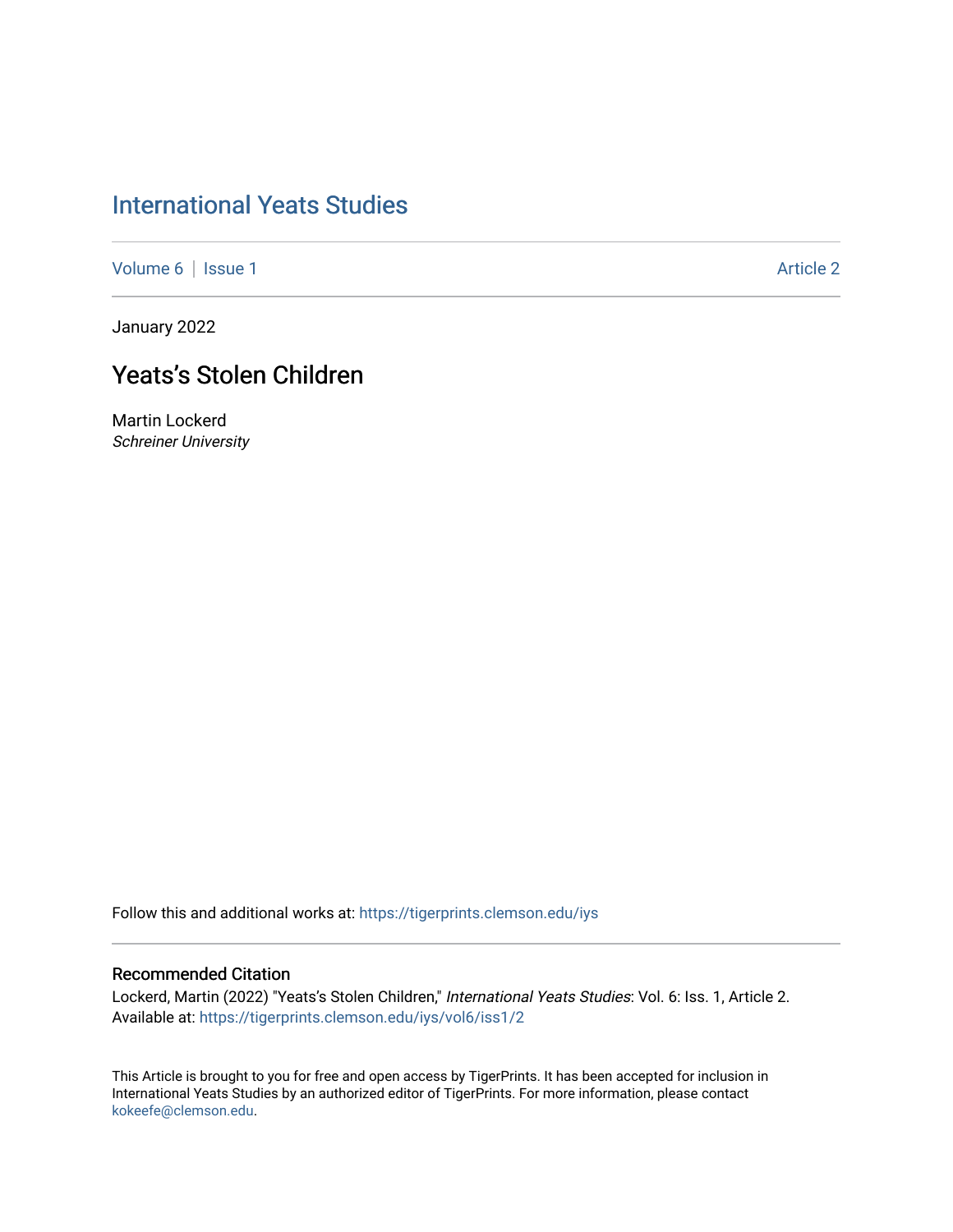## **Yeats's Stolen Children**

#### *Martin Lockerd*

Initially published in *The Irish Monthly* (1886), reprinted in the collection *Poems and Ballads of Young Ireland* (1888), and later included in *The Wanderings of Oisin and Other Poems* (1889), "The Stolen Child" quickly nitially published in *The Irish Monthly* (1886), reprinted in the collection *Poems and Ballads of Young Ireland* (1888), and later included in *The Wanderings of Oisin and Other Poems* (1889), "The Stolen Child" quickly remained one of his most recognizable and beloved lyrics. I confess, though, that as a young college student reading it for the first time, the poem elicited more embarrassment than admiration. It felt cloying and sentimental, hardly worth mentioning in the same breath as the cold, intellectually complex, Modernist poems of his mature period. It was only some years later, after my wife and I suffered the stillbirth of our first daughter, that I found I couldn't read the poem without the threat of tears. I came to understand "The Stolen Child" not as a twee poem about mischievous fairies, but as a poem that deals seriously with trauma and loss—one that combines the artist's desire to express the inexpressible loss of a child with the folk Irish instinct to frame that injury within the logic of fairyland.

This article begins by arguing for "The Stolen Child" as an artistic sublimation and reenactment of the early trauma of Yeats's three-year-old brother's passing, an event that the adult Yeats identified as "My realization of death" (*CW3* 55). The poem, I claim, frames its traumatic content within the context of folklore and extends that content into a surprisingly complex lyric form that has gone unremarked upon by even such groundbreaking formal critics as Helen Vendler. Understanding the poem's successful abreaction of child loss in turn allows for a consideration of a later poem that fails at the same task. Five years after the publication of "The Stolen Child," following the death of Maud Gonne's son Georges, Yeats revisited the trauma of child loss in the unpublished poem "On a Child's Death." There he foregoes the explanatory fictions of folklore in favor of a rawer, and hence unpublishable, lyric of loss. This movement from early success to later failure suggests the problems inherent not only in attempting to process trauma on behalf of someone else, but also in attempting to do so without the aid of deep-seated meaning-making narratives, such as that of fairy abduction in rural Ireland. In this sense, "On a Child's Death" expresses modernity's failure to provide a meaningful alternative to the folk and religious traditions of trauma-framing that were unseated by scientism and cultural pluralism.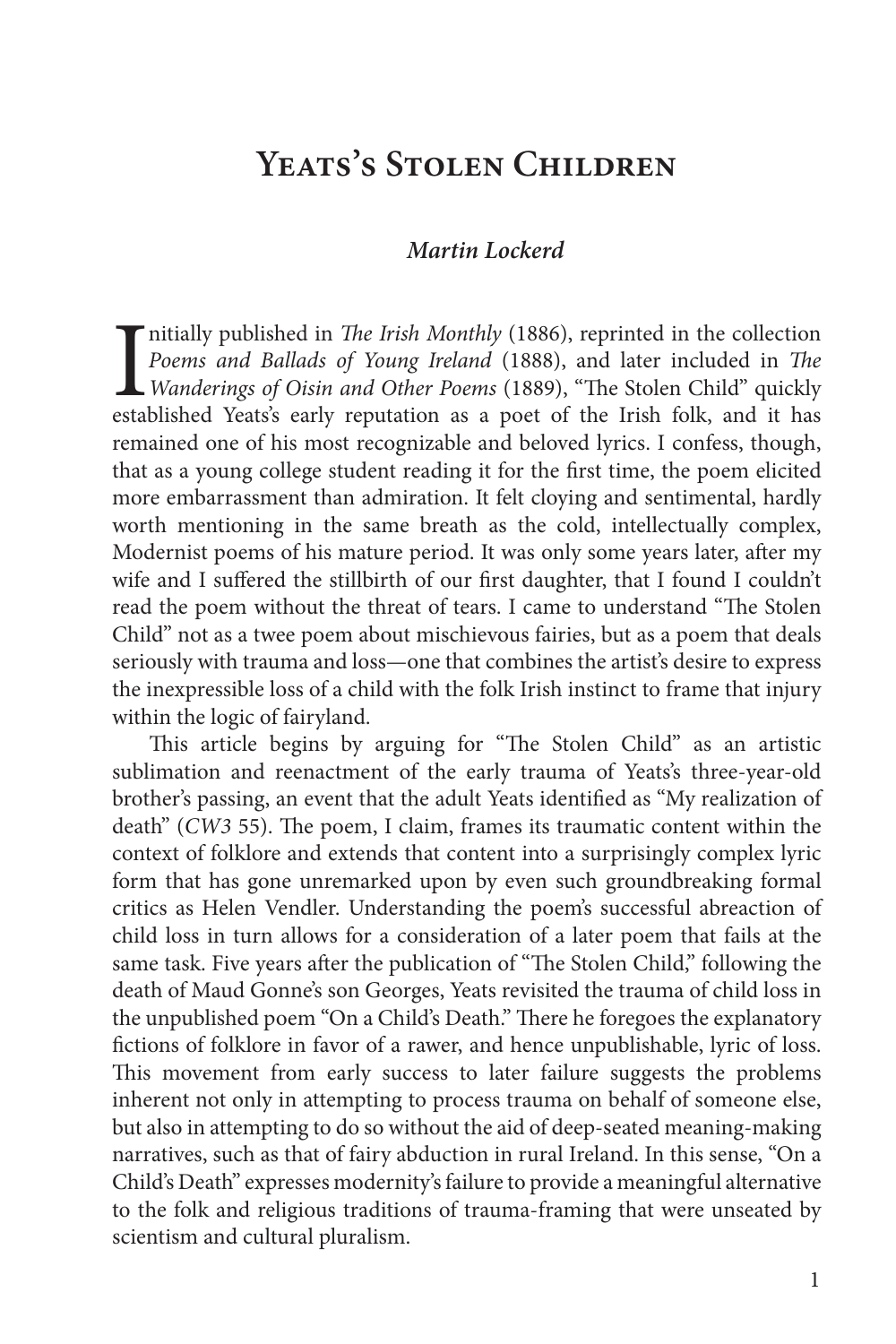Trauma, like so many theoretical paradigms, is notoriously resistant to pithy definition. For the last thirty years critical consensus has generally held that "trauma is that which defies witnessing, cognition, conscious recall and representation."1 Building on the work of Sigmund Freud and employing the techniques of deconstruction, early trauma theorists such as Cathy Caruth emphasized the impossibility of knowing and articulating trauma to such an extent that they risked evacuating the traumatic event and witness of real meaning. Within this earlier model, according to Richard Crownshaw, the traumatic event effectively cannot be known; therefore, "it engenders through its insistent return a compulsive and repetitive acting out rather than working through."2 By making all individual experience of trauma an expression of ontic woundedness or absence, Caruth's Freudian model carries with it the universalizing implications that "all of modernity is traumatic," and that all trauma is, at root, structural, transhistorical, and textual (i.e. expressed solely through language's failure of expression).3 Drawing on the insights of historian Dominick LaCapra, Crownshaw points out that within such a theoretical framework "Historical trauma is reduced to a textual trace, and textual trauma supersedes history."4 Lucy Bond and Stef Craps summarize the tension between earlier models of structural trauma and more recent, historicized models:

These different positions are indicative of a tension within trauma theory between those who are primarily concerned with doing justice to traumatic repetition as a sign of survival and those who seek to drive home the point that one needs to heal from trauma if one is to be able to fully reengage with life and work towards a better tomorrow.<sup>5</sup>

Structural trauma results from a Freudian notion of a foundational absence within all human beings and thus cannot be overcome. By contrast, historical trauma relates to a specific instance of loss and carries at least the possibility of being worked through in time. What these divergent models perhaps fail to account for are the myriad ways in which literature reveals how one person may both "work through" a traumatic event, by the process of witnessing that event in art, and yet still continue to feel traces of the psychological wound of that original loss as part and parcel of the universal human encounter with suffering and death.

Yeats's poems about lost children illustrate the potential verity of both historical and structural models of trauma, thus revealing the limitations of both. On the one hand, he is seemingly able to "work through" the trauma of his brother's death by embracing the cultural narrative of the changeling and by aestheticizing his pain within the formal qualities of "The Stolen Child." On the other hand, he fails to articulate a satisfactory response to Gonne's (and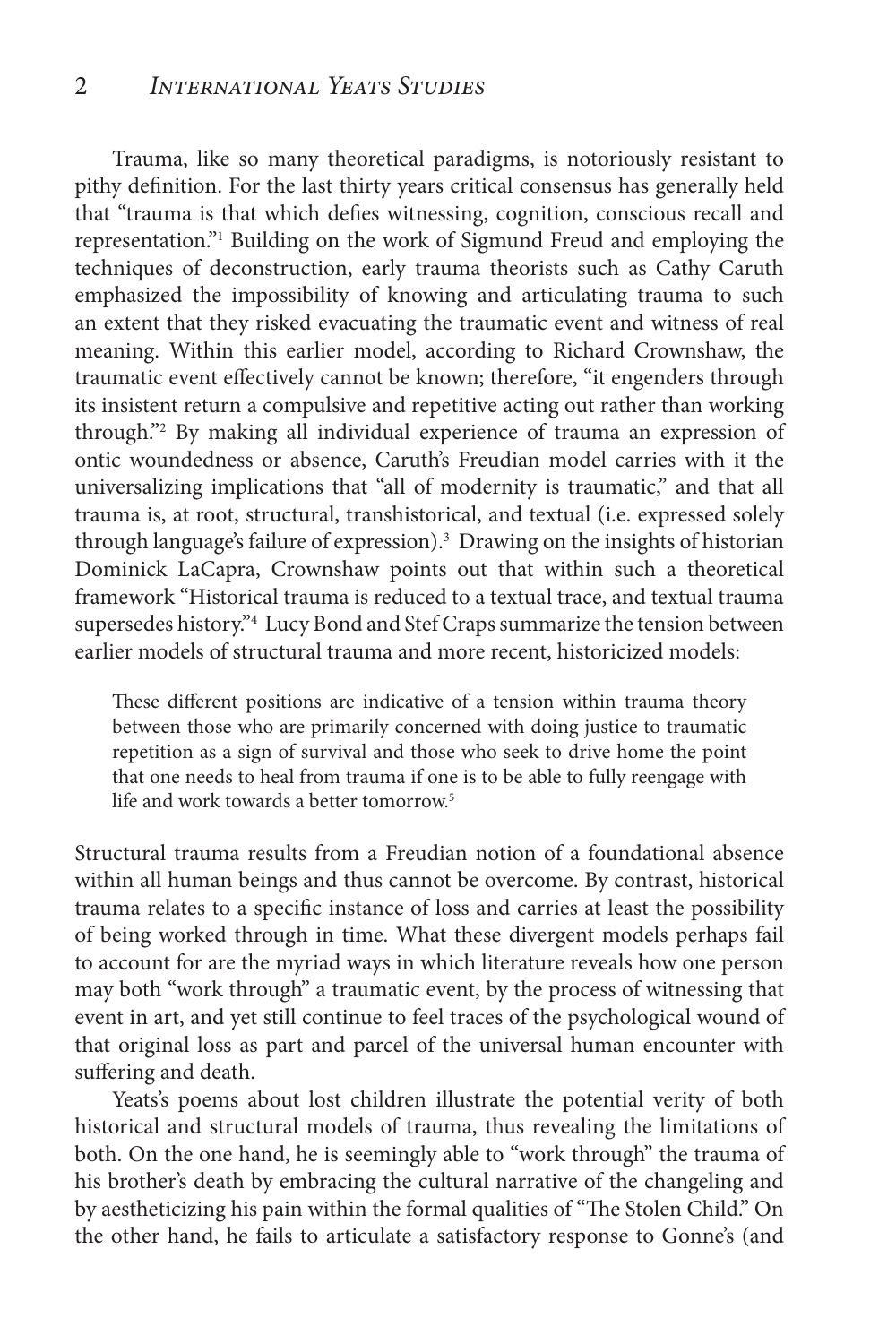by projection his) loss of a son and falls back on a universalized lament about the cruelty and essential senselessness of death. The success of the former and failure of the latter poem, in terms of working through trauma, rest squarely with the larger failure of Yeats's attempt to cope with modernity by moving beyond local, historicized systems of belief and enfolding all human history, religion, and culture into an overarching, trans-historical, cyclical system of occult Gnosticism. This failure in turn reminds us of a central shortcoming of modernity as a whole, namely, the loss of meaningful, shared cultural traumaframing beliefs and practices. As I write these words in the wake of a global coronavirus pandemic, I am reminded that our era is simultaneously better equipped than ever before to temporarily confound death through medical technology and worse equipped than ever before to meaningfully engage with and make sense of death.

#### **I. A Stolen Child**

Robert Corbet Yeats died of croup on March 3, 1873. The condition stems from inflammation in the respiratory system and expresses itself as a harsh, barking cough that would freeze the blood of any parent. Yeats lived a life of some hardship, but few events in that life might be better characterized as traumatic than the death of his infant brother. Roy Foster relates that Willie, nearly eight years old at the time, tried to cope by quickly converting the loss of his brother into art:

Lily and WBY woke to hear their mother cry "My little son, my little son" and horses' hoofs galloping for the doctor. After the death, the children sat drawing pictures of the ships along the Sligo quay, with flags at half mast. Susan Yeats, who thought she heard the banshee cry before her child died, was probably precipitated by the loss into the depression from which she never really returned. (*Life 1* 21).

She had little chance of return. Three years later, her fifth and youngest child, Jane Grace, succumbed to pneumonia before her first birthday. Deirdre Toomey points out that Yeats's *Autobiographies* neglect to mention his mother's existence until the recounting of Robert's death, some twenty pages in: "Susan Yeats thus enters the narrative with death, again a most unusual presentation in autobiography."6 Following the deaths of her children, as well as the never-ending displacements and penury caused by J. B. Yeats's failures as husband, father, and painter, Susan Yeats entered a semi-paralytic state for the remainder of her life. She became in her son's mind, Toomey argues, "away" the euphemism employed by the Irish peasantry for those people taken by the fairies and replaced with a broken substitute.<sup>7</sup> We can see a presentiment of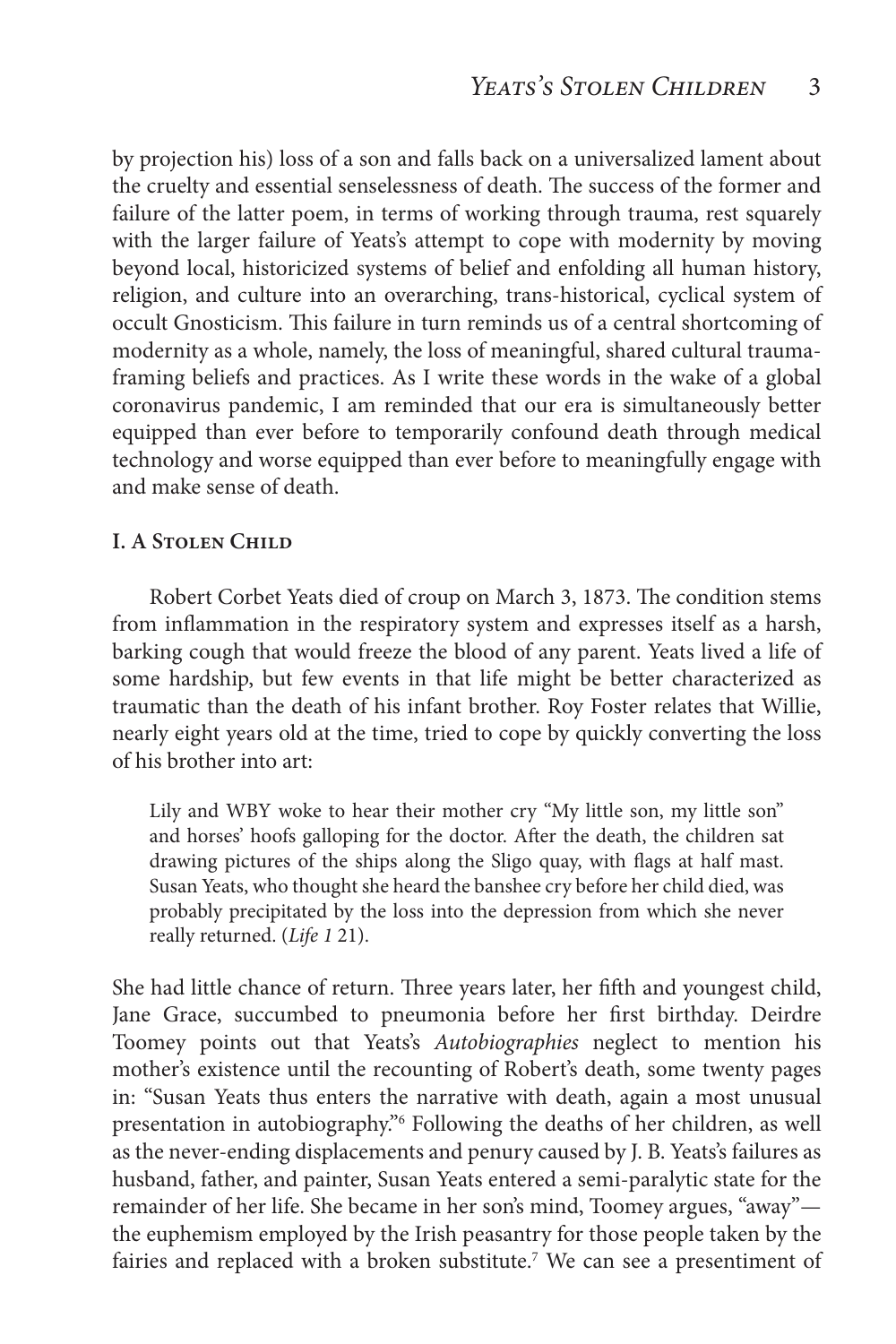Yeats's earliest fairy lyric in Robert's death, Susan's retreat from consciousness, and the folk explanations that frame each. We can also see young Willie's attempt to cope with Robert's death by making art that turned his private loss into a cause for public mourning. The boy's need for emotional expression, his need to revisit and work through the experience of his trauma, would later find an appropriate public voice in "The Stolen Child."

As we have seen, Caruth's structural trauma model implies that literature, and language in general, revisit trauma to seek closure that cannot be achieved, since the original, painful experience exceeds full understanding and participates in a universal absence at the heart of the human psyche. Yeats's poem speaks to the partial truth of Caruth's model; he clearly feels compelled to revisit and retell his loss. But, without recognizing the historicity of the original traumatic event and Yeats's eventual artistic response to that event, we risk missing the ways in which the poem not only reenacts but works through the trauma of Robert's death. The particular trauma-framing practices of nineteenth-century Ireland play a strong role in Yeats's process of recovery and recuperation.

"The Stolen Child" draws on Irish folk beliefs about fairies and changelings to create art that revisits trauma in search of closure. Because fairies, to his mind, were not the tiny, playful, sweet creatures of much Victorian literature, Yeats often eschewed even the word fairy. He once explained this policy in a letter to a poet who had attempted to "prettify" and domesticate the fairies: "I myself try to avoid the word 'fairy' because it has associations of prettiness. *Sidhe* or 'gentry' or 'the others' is better. The Irish peasant never thinks of the fairies as pretty. He thinks of them as terrible, or beautiful."8 As we will see, he regularly opted for the spelling "faery." Belief in the Sidhe began in prehistoric, pagan Ireland. Once incorporated into the metaphysical framework of Christianity, those pagan gods were generally reconceptualized as fallen angels. These bad but not damned angels, according to some, were caught between heaven and hell when the gates of each closed after Lucifer's rebellion.<sup>9</sup> If not immortal, they are, at the very least, extremely long-lived. They spend their lives haunting the countless fairy mounds around Ireland. Part of the terror associated with the Sidhe among the Irish peasantry sprang from the belief that the fairies would spirit away healthy, beautiful mortals and replace them with changelings. These often malformed and sickly creatures were generally the spirits of ancient, decrepit fairies, who could no longer sport and cavort with their own kind. When a loved one took suddenly ill or died, the family would naturally assume that they were "away" and would thus suspect fairy abduction and substitution.

Sometimes this suspicion would lead to acts of violence meant to chase out the changeling and force the Sidhe to return what they had stolen. As late as the 1890s, a father and mother in County Donegal, just north of Sligo, killed their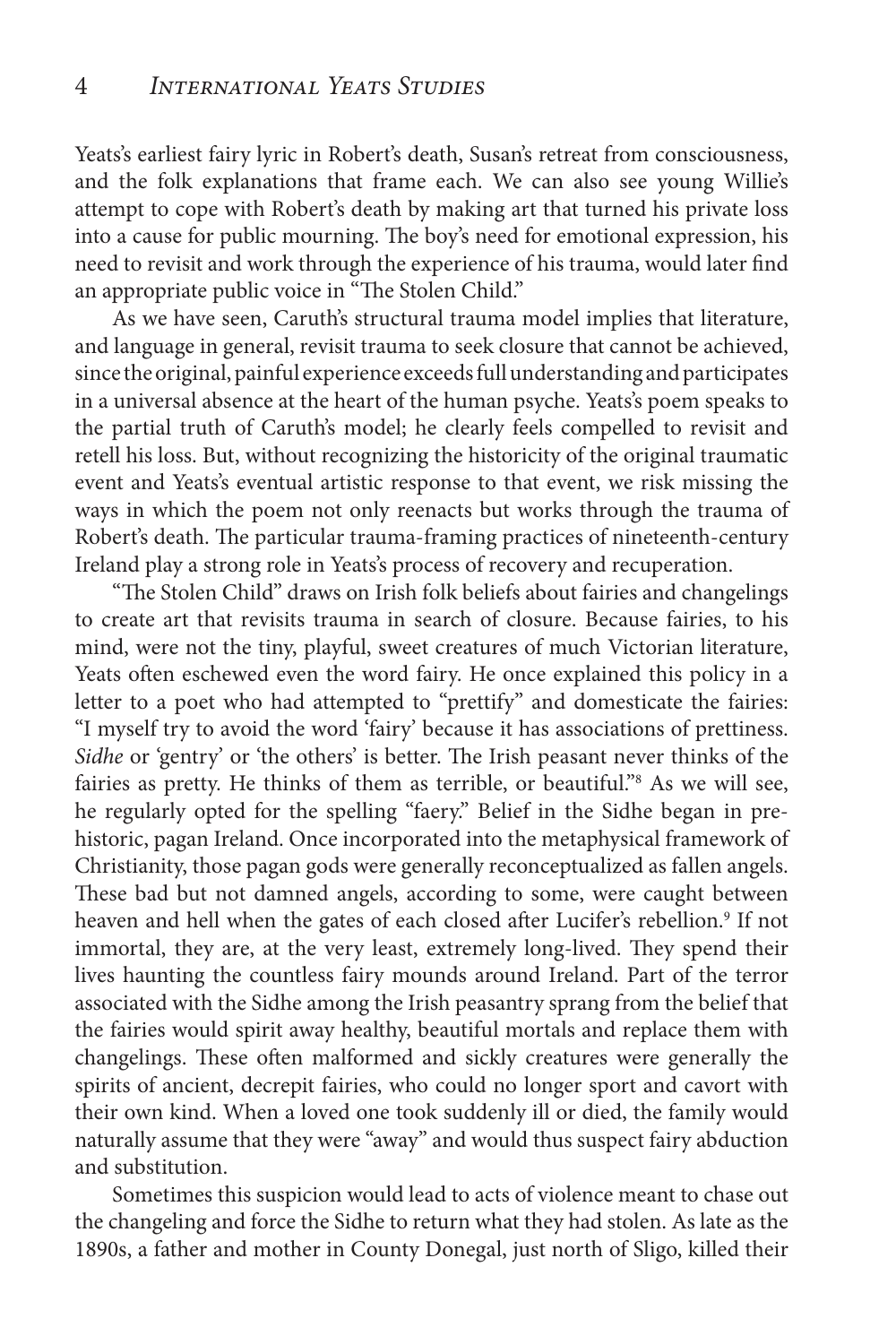child in an attempt to get the fairies to take back their changeling.<sup>10</sup> Then there is the more notorious incident of Bridget Cleary in 1895. The twenty-six-year-old woman had become willful and mentally disturbed. In an attempt to exorcise the fairy possessing her, Bridget's husband and family members burned her to death.11 Michael Cleary spent the next three nights waiting beside the local fairy hill for his bride to return. He would eventually be convicted of manslaughter and sentenced to fifteen years of hard labor. The Cleary case is horrifying but exceptional. Toomey notes that Yeats's essays concerning folk beliefs about changelings emphasized "the importance of not injuring the 'substitute'" and saw in this practice both a pact of non-aggression with the Sidhe and an inspiringly humane mode of treating the weak and broken.<sup>12</sup> General belief held that the fairies most desired beautiful newborns and infants. Blaming the Sidhe for infant mortality provided an answer for what might otherwise feel like senseless human suffering.

The devout might seek such answers within the Catholic catechism, but, for many an Irish peasant, even the metaphysically sophisticated Church failed to satisfactorily account for the grief of infant death with either the promise of paradise or the notion of a limbus infantium, that spiritual realm where unbaptized infants spend dumb eternity in neither the pain of Hell nor the ecstasy of Heaven. Belief in fairy abduction provided a more immediate, ancient, and local explanation for loss, while at the same time denying the believer any immediate solace, which is, as the wounded know, the last thing we desire at the moment of bereavement. In the face of his own loss, Yeats found that the various myths surrounding fairy abduction provided a source for artistic abreaction whereby he might, however subtly, express and partially expurgate the trauma of his brother's death. It seems only natural that Yeats chose Sligo as the setting for his poem about a child stolen away by the Sidhe. There he learned about the fairies from country people and the servants in the kitchen of his grandparents' grand home, Merville; and there, he experienced Robert's death. Yeats's need for emotional expression and his need to revisit the experience of his trauma would eventually find a public voice.

The conventional reading of "The Stolen Child" goes something like this. In the first stanza, the fairies describe their "leafy island" on Lough Gill and tempt the child with their song:

*Come away, O human child! To the waters and the wild With a faery, hand in hand. For the world's more full of weeping than you can understand.*13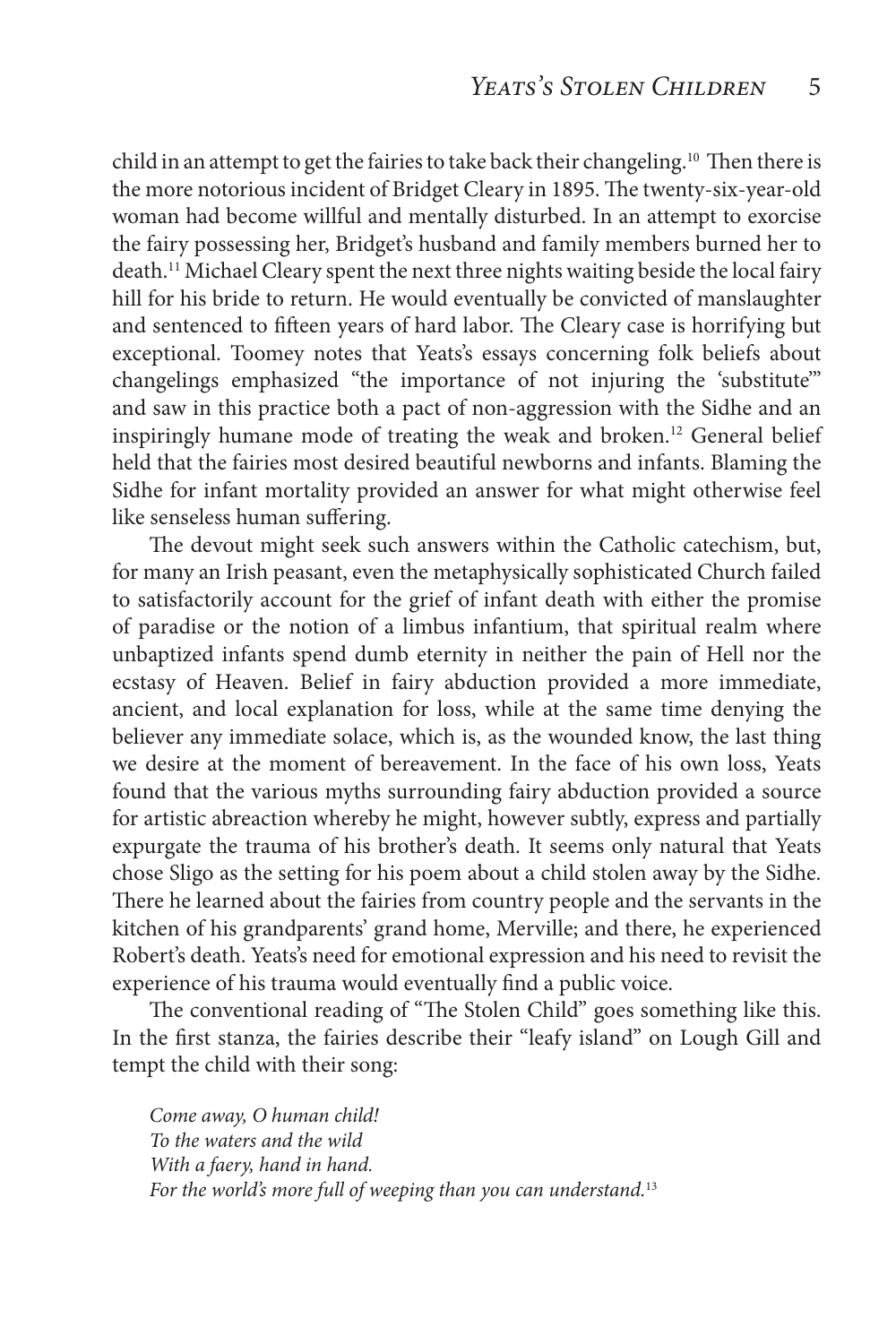They go on to describe their dances at Rosses Point, a sandy peninsula north of Sligo, and contrast their carefree "footing" to a human world "full of troubles" and "anxious in its sleep."<sup>14</sup> When not dancing, we are told, the fairies spend their time in the pools below the Glen-Car waterfall whispering to sleeping trout and giving them "unquiet dreams"—a somewhat ominous pastime. In the final stanza, the Sidhe celebrate their successful temptation of a now "solemn-eyed" child. Why "solemn-eyed"? He has, according to the traditional reading, given up the little comforts of a human home: the peaceful song of the kettle heating over the fire, the sight of mice playing around the oatmeal chest. Viewed in this light, the poem describes something more like a seduction than an abduction. The young boy is tempted into leaving behind his family in favor of the promise of a life without pain. "Stolen" by the Sidhe and presumably replaced with a changeling, the child chooses a faery world with familiar Sligo geography but very different playmates and pastimes. Readers all agree that the boy is losing something, giving up his peacefully human world for a threateningly supernatural one. What they miss is that this is a poem as concerned with the carefully concealed poet as it is with either the speakers (the fairies) or the subject (the boy).

This is a surprisingly complex poem. Among other things, it highlights the difference between lyric enunciation and narrative. As Jonathan Culler points out in his *Theory of the Lyric* (2015), this type of poetry cannot be treated like traditional mimetic storytelling even if it contains narrative elements: "In narrative fiction, the question of the relation between *story* and *discourse* or between what is enunciated and the enunciation is generally theorized as one of perspective—from what point of view are events reported (in fictions the priority of event to narration is assumed)." By contrast, in lyric "the present of discourse or articulation cannot be reduced to the narrating of past events; on the contrary, the narrated events seem to be subsumed by, trumped by, the present of lyric enunciation."<sup>15</sup> Reduced to a narrative, the "The Stolen Child" fails to impress and may even threaten to embarrass. Does Yeats literally believe in fairy abduction? Does he wish us to? The only satisfying answer seems to be the paradoxical yes-and-no that characterizes the lyric mode as more performative than didactic. If we try to take the poem seriously, it becomes either parochial, false, or both. If we refuse to take it seriously, it becomes, at best, a parable about the emptiness of utopian fantasy and the pleasures of simple, human life: the kettle on the hob, the mice running round the oatmeal chest. No purely hermeneutic search for meaning can explain its power. Only by exploring the form of the fairies' song can we begin to hear its warning note and, further, the submerged voice of the poet, who laments the boy's decision as he inhabits the perpetual now of loss and grief. At the poem's conclusion, the boy has made his choice; however, the poem's structure rails against that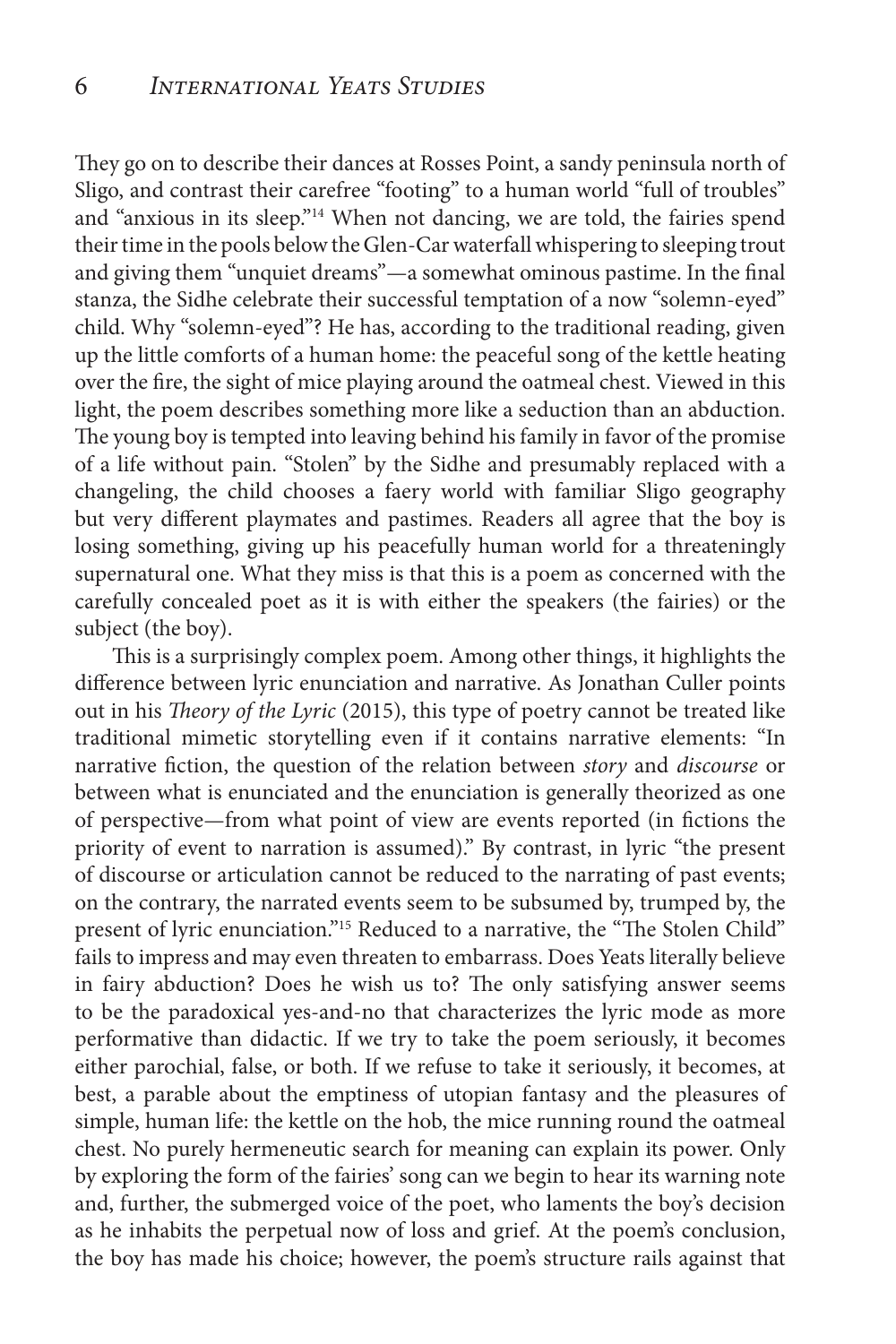choice and, by so doing, expresses the emotions of neither the fairies nor the child. Instead, it becomes a sublimated expression of the poet's wish that the child would resist—that he would give up on the temptations of another world to stay with his family in this world.

 The poet's implicit opposition to the child's abduction extends beyond the content of the poem and into its form. What Culler calls "triangulated address"<sup>16</sup> —that ritual dimension of the lyric whereby the speaking voice of the poem addresses the reader by addressing someone or something else—becomes even more complicated than usual in "The Stolen Child."

Where dips the rocky highland Of Sleuth Wood in the lake, There lies a leafy island Where flapping herons wake The drowsy water rats; There we've hid our faery vats, Full of berries And of reddest stolen cherries.<sup>17</sup>

We, as readers attuned to the lyric "I," assume a singular speaker, and we may well have one. Initially, there is no reason to doubt that our fairy speaker is a singular representative addressing the child of the title on behalf of a group. But the following refrain, always rendered in italics, clearly represents a different kind of speech act, more akin to a chant than a chat:

*Come away, O human child! To the waters and the wild With a faery, hand in hand. For the world's more full of weeping than you can understand.*<sup>18</sup>

Within the first stanza, the poet juxtaposes two different modes of address. The first is descriptive. It focuses on conveying the nature of fairy life in a manner that the speaker calculates will best entice the child. The second is imperative. It commands the child to follow and warns of the world's many sorrows. These complementary speech acts work toward the same goal for three stanzas. By contrast, the poem's final stanza reconfigures the act:

Away with us he's going, The solemn-eyed: He'll hear no more the lowing Of the calves on the warm hillside Or the kettle on the hob Sing peace into his breast,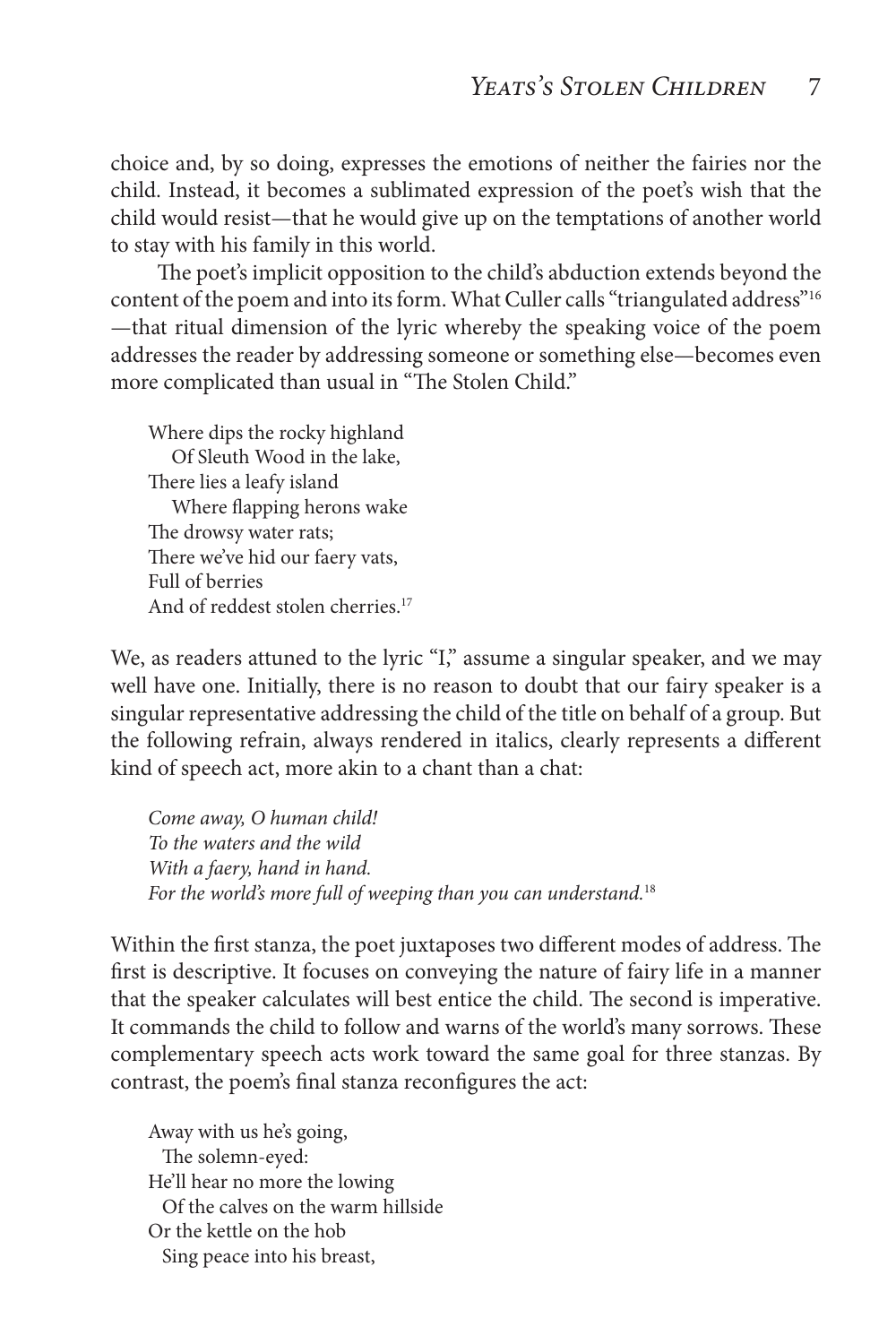Or see the brown mice bob Round and round the oatmeal chest.19

Their abduction complete, the fairies shift their address from the boy to each other, from a monologue to a circular dialogue; nevertheless, we remain the fixed mark of their triangulated address.

Hand in hand with the Sidhe, the child moves into a world without weeping, even as we are left behind to mourn both his loss and what he has lost. The Sidhe do not simply steal the child from us; they steal the child's future and recount his losses for our benefit. What's worse, they do so within a fixed present. The child *is* going. His passage from our world to theirs remains locked in the present progressive tense, but the fairies' self-reflexive dialogue in the final stanza places his losses firmly in an immutable future tense: "He'll hear no more the lowing." This shift from present to future tense is as strange as the speakers' shift in address. The vast majority of lyric poetry does neither. Present tense is the particular province of the lyric, and the stable I/Thou address is equally dominant in the genre. When tense shift does occur, as Culler notes,<sup>20</sup> it usually entails a movement from the past tense into a poetic present, as in Wordsworth's "I Wandered Lonely as a Cloud," in which the speaker pulls an anecdote into the frame of a present reverie. Conversely but similarly, lyric time may slip from present action to future recollection of that action, though this is far less common. Yeats enacts such a temporal shift in a later poem of grand historical trauma, "Leda and the Swan," in which the non-progressive present of the rape ("He holds her helpless") gives way to the interrogatory past tense only at the end ("Did she put on his knowledge with his power...?").<sup>21</sup> The most present moment in "The Stolen Child," perhaps the most present moment in his corpus, is the moment of the child's departure: "Away with us he's going, / The Solemn-eyed." All the child's future losses described thereafter are contained in the progressive present, which (and this is the important point) is the tense of trauma.

"If all time is eternally present," T. S. Eliot tells us in *Burnt Norton*, "All time is unredeemable."<sup>22</sup> Traumatic experience has a date, a time, and a place rooted in the past tense, but its consequences live in the progressive present. Loss, especially the loss of a child, does not happen once; it recurs; it is always happening, just as the child in Yeats's poem is always going away. Thus far, Caruth's Freudian model of structural trauma holds true enough, but, in asserting the perpetual present of "The Stolen Child," I am not interested in suggesting that Yeats *only* iterates structural trauma by illustrating language's inability to encompass the universal human experience of psychic absence. His poem involves both an acting-out and a working-through of the original traumatic event. The formal expression of trauma in the tense of the "The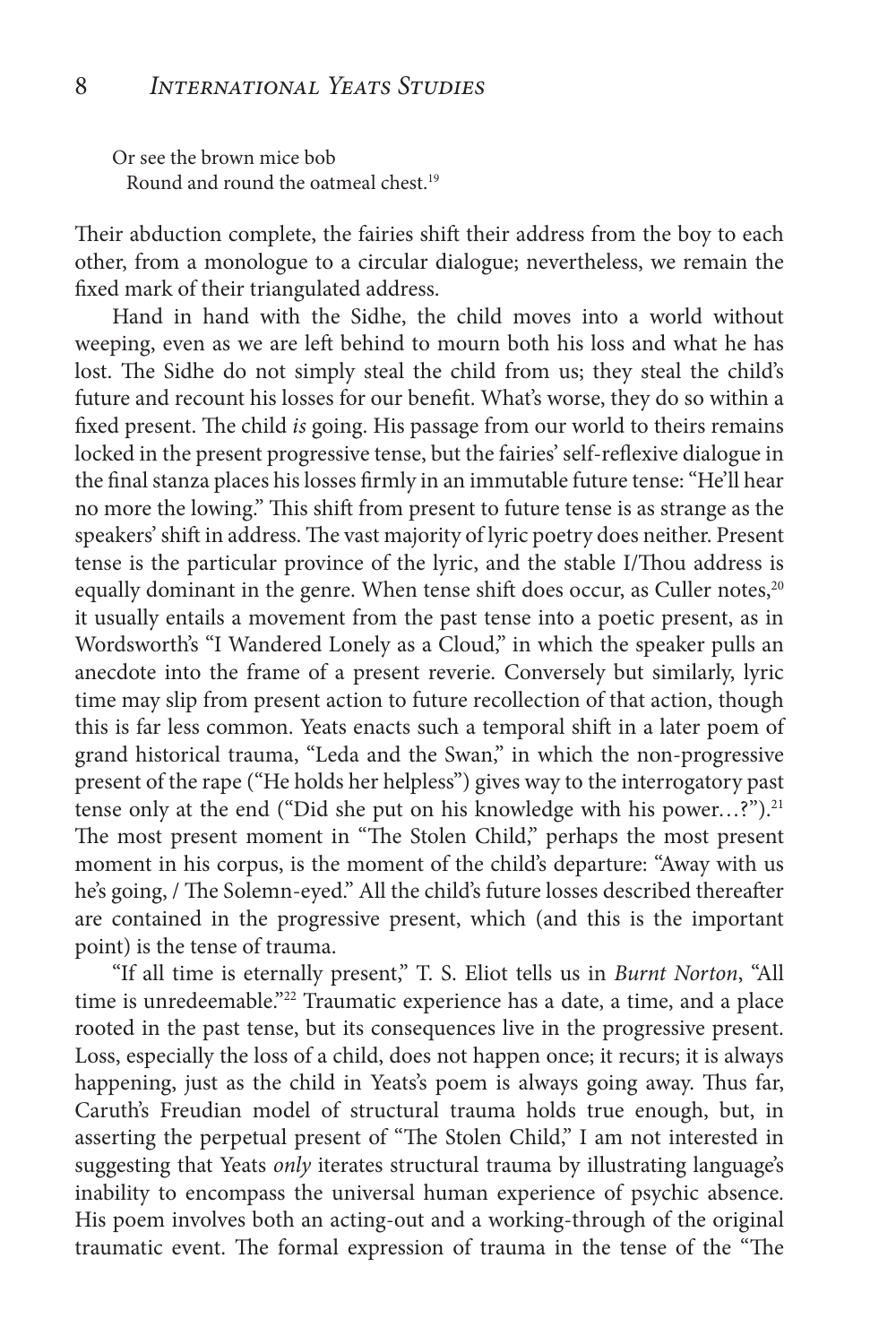Stolen Child"—its inherent abreactive quality, its imaginative recreation of a traumatic past experience in the distinct present of the lyric—makes it possible for both to occur at once. Time and speaker, however, represent only two of the lyric dimensions of Yeats's poem about loss. The poet, who functions neither as speaker, nor subject, nor any of the three presumptive audiences (the boy, the fairies themselves, and the reader), makes his presence felt in the poem's formal play with rhyme and rhythm.

Helen Vendler's groundbreaking book *Our Secret Discipline* (2007) draws attention to the fact that Yeats saw his job as a poet as the work of putting ideas into verse form. His obsession with the difficulty of this task finds voice in "Adam's Curse," in which the speaker claims that the work of the poet, who may take hours to write a single line, is more grueling than that of the manual laborer. Although those with experience working on farms or construction sites may demur, once we understand the intensity of Yeats's investment in lyric form as the only mode suitable to the expression of our profoundest ideas, we can also begin to understand better his definition of poetry as an internal struggle: "We make out of the quarrel with others, rhetoric, but of the quarrel with ourselves, poetry."23 This famous aphorism opens Section V of Per *Amica Silentia Lunae*  (1918), Yeats's mostly unsuccessful attempt to lay out the mystical foundations of his poetry in prose for the benefit of his bewildered readers and reviewers. The poet, he tells us, makes poetry not to convince others of a cause or teach a lesson but to pursue a visionary ecstasy that can only come from a disciplined and unflinching encounter with reality.

Yeats immediately connects this artistic escape from self-deception and into ecstasy with one of life's cruelest realities, the death of children:

An old artist wrote to me of his wanderings by the quays of New York, and how he found there a woman nursing a sick child, and drew her story from her. She spoke, too, of other children who had died: a long tragic story. "I wanted to paint her," he wrote, "if I denied myself any of the pain I could not believe in my own ecstasy."24

In "The Stolen Child," Yeats's pursuit of ecstasy and quarrel with the reality and lingering trauma of his brother's death manifests itself in the interplay of content and form. The vast majority of Yeats's poetry, especially his early work, plays with rhythm and rhyme in regular, if not always conventional and predictable, ways: "The Cloak, the Boat, and the Shoes," "The Indian Upon God," "Down by the Salley Gardens," "Who Goes with Fergus?," the rose poems, the ballads, etc. "The Stolen Child" is different in respect to formal regularity. In fact, it is a poem of formal chaos in regard to stanza length, rhyme scheme, and rhythm. Within this chaos, we find again the poet, who implicitly warns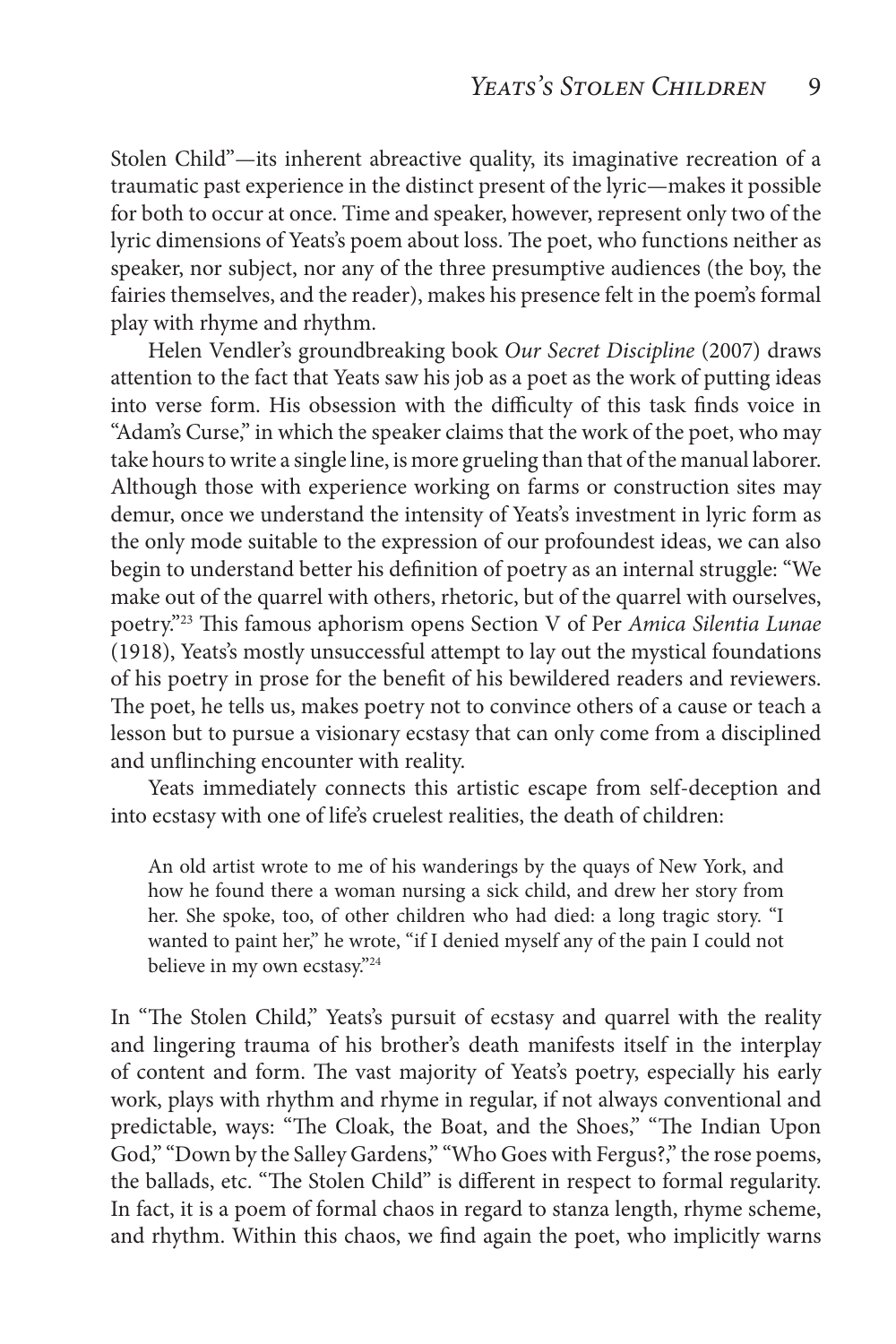both receivers of the poem's triangulated address (i.e. the child and the reader) against following the deceptive Sidhe.

Yeats's fairies are not crass enough to speak in free verse. They seemingly aspire to regularity of traditional lyric form without attaining their end. This chaos playing at order manifests itself most noticeably in the length of the stanzas. Stanzas one and four are each twelve lines, but they bookend middle stanzas of fifteen and fourteen lines respectively. The effect is neither immediately noticeable, nor retrospectively accountable. Yeats easily could have balanced the poem into three, twelve-line stanzas. He chose not to. Likewise, he chose not to establish a regular rhyme scheme in stanza one only to distort it in the proceeding verse paragraphs. The center of the poem is the conventional, predictable abab rhyme scheme (highland/lake/Island/wake) that opens each stanza. That center fails to hold. In stanza one, it gives way to a series of couplets (rats/vats; fairies/cherries), which lead naturally enough into the italicized couplets of the chanted refrain (*child/wild/hand/understand*). That's all well and good. Were this pattern maintained through the rest of the poem, this rhyme scheme would feel conventional enough, a quatrain followed by couplets. We could inventively treat the stanzas as something like truncated hybrid sonnets. But things go awry in the second stanza. The opening abab quatrain (glosses/ light/Rosses/night) gives way to the expected cc couplet (dances/glances), followed inexplicably by an extra b rhyme (flight) in the seventh line. Instead of returning to the couplet pattern following this seeming interruption or misstep, the succeeding four lines follow the rhyming logic of a Petrarchan quatrain. The next two stanzas continue this chaotic rhyming by distorting the original pattern from stanza one in new and jarring ways.

Aside from producing this erratic rhyme scheme, Yeats also gives us a poem of unpredictable rhythm. If the iamb is the regulatory rhythm of English speech, the Irish spirits can't seem to pull it off. The very first line ("Where dips the rocky highland") is a truncated iambic tetrameter that ends with an unresolved iamb. The next line ("Of Slewth Wood in the lake") substitutes a trochee in the middle foot ("Wood in"), becoming a syncopated iambic trimeter. This metric reduction finds its epitome in the key line of the final stanza and of the poem as a whole ("The solemn-eyed"). The fairies may be the poem's speakers, but the poet makes their speech a parody of human verse and punctuates the consequence of their theft by highlighting the boy's solemnity with those two iambic feet "The solemn-eyed." But why present the fairies as undisciplined artists in this manner? Since, as we have already learned from Culler, the lyric cannot be thought of in terms of fictive narrative, it must express trauma differently. Yeats's first lyric of loss achieves its sense of woundedness by establishing and then repeatedly violating its own formal pattern. What we have here is form as an extension of trauma.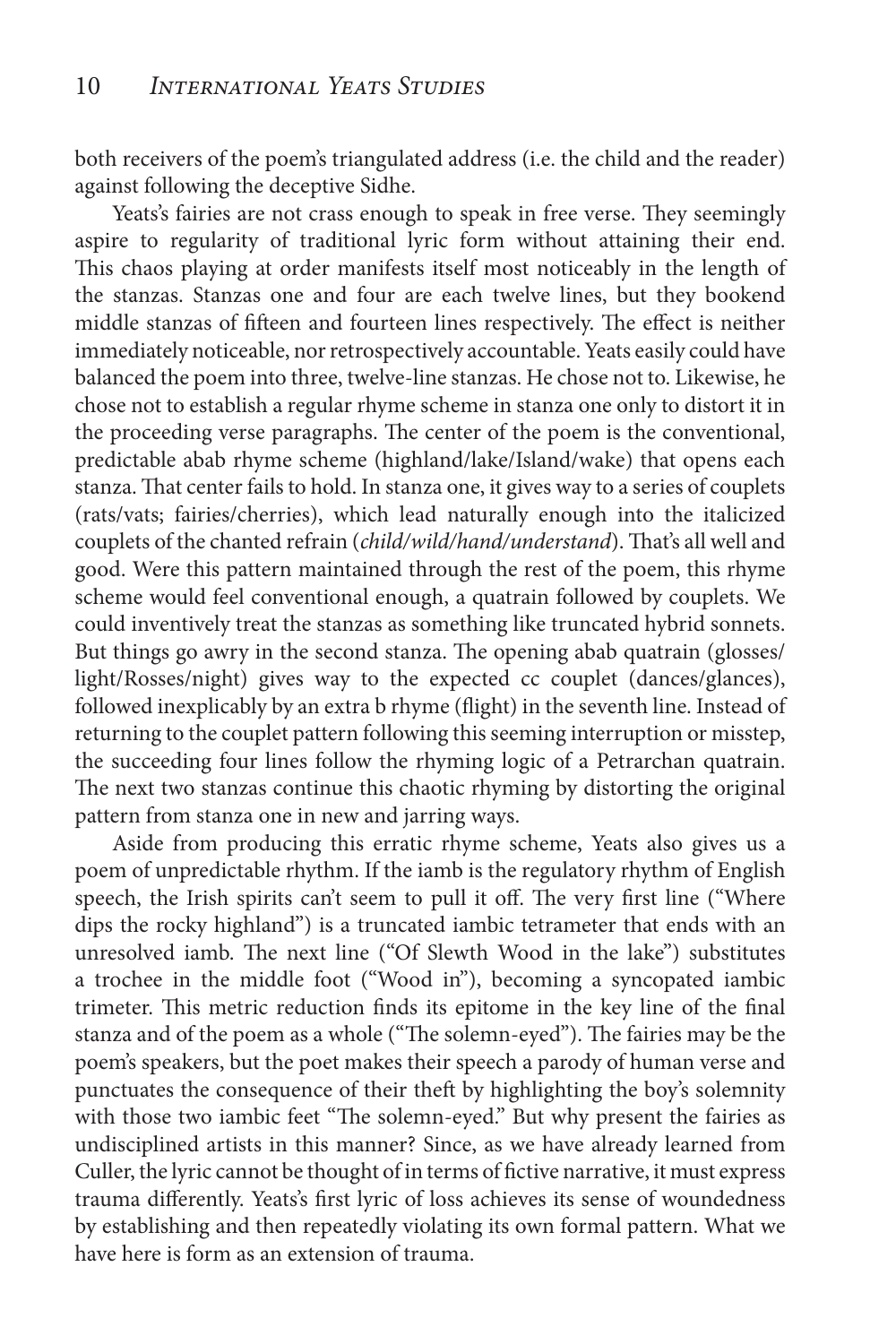In a 2013 lecture given at University College Dublin's Humanities Institute on the subject of contemporary trauma studies, Kali Tal remarked that she often describes trauma to her students in terms of narrative.<sup>25</sup> Throughout life, we draw on what she refers to as a "cultural library of coherent narratives"<sup>26</sup> about the past, present, and future of our own lives. Unless already distorted by depression or existential pessimism, our future narratives tend to follow predictable patterns of improvement leading to marginal gains in happiness. Only the deranged person gets married expecting that said marriage will end within five years because of a sudden brain aneurism or, much more likely, a car accident. The very possibility of living functionally in an unknown future demands that we construct more or less comforting narratives about the results of our present endeavors. Such future narratives are especially vulnerable to what Tal conceptualizes as "plot violations." Justifiably, we treat such violations as unbelievable; hence our inevitable resort to denial as a means of coping with sudden grief. "This can't be happening" is the predictable refrain of the traumatized. "When the scripts aren't there," Tal remarks, "and there's nothing to say, that's what trauma is."<sup>27</sup>

The very idea of changeling abduction springs from the unbelievability of infant death. It provides a narrative supplement that offers to redress the traumatic plot violation of infant mortality. However, far from simply providing a superstitious explanation for a natural occurrence, the changeling myth affords access to a deeper, if not readily ameliorating, truth that Yeats saw at the heart of the Celtic imagination; the ancient beliefs that vivify Irish art and lend it its passion and melancholy are based on the assumption that material "reality" presents only one aspect of a larger reality that stretches beyond death and beyond the limits of language. Yeats makes this point clear in "The Celtic Element in Literature" (1903):

 Certainly a thirst for unbounded emotion and a wild melancholy are troublesome things in the world, and do not make its life more easy or orderly, but it may be the arts are founded on the life beyond the world, and that they must cry in the ears of our penury until the world has been consumed and become a vision. [. . .] Matthew Arnold has said that if he were asked "where English got its turn for melancholy and its turn for natural magic," he "would answer with little doubt that it got much of its melancholy from a Celtic source, with no doubt at all that from a Celtic source is got nearly all its natural magic."

I will put this differently and say that literature dwindles to a mere chronicle of circumstance, or passionless phantasies, and passionless meditations, unless it is constantly flooded with the passions and beliefs of ancient times.28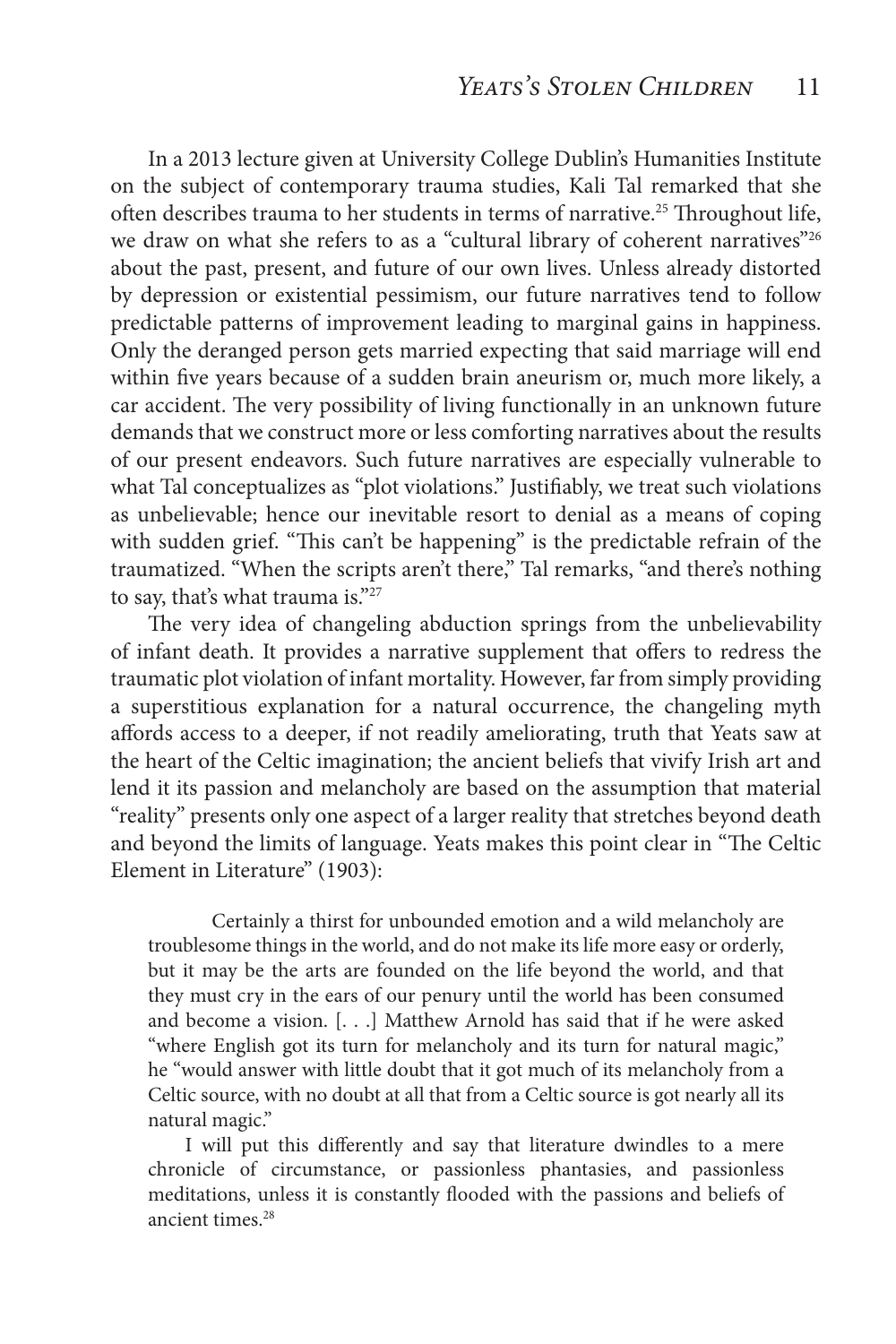Yeats's "Stolen Child" amounts to far more than a "chronicle of circumstance" because it refuses to treat the death of a child as yet another cruel reality of an absurd universe, a position he comes dangerously close to in his later poems about child mortality. This child is lost but not gone. He is with the Sidhe in a world without weeping. Moreover, he is immortalized in the poem itself.

Yeats did not stop thinking and writing about children. His poetic prayers for his children and his famous late poem "Among School Children" ("How can we know the dancer from the dance?") are iconic. However, he never returned to the idea of the changeling. Having corrected the plot violation of Robert's death by wedding it to Sligo folklore and weaving it into his abreactive lyric, Yeats depersonalized an early trauma and made it into lasting art. In one of the critical manifestos of literary Modernism, "Tradition and the Individual Talent" (1919), T. S. Eliot speaks to this process of depersonalization and provocatively calls poetry an escape from emotion. Poetry, Eliot insists, "is not the expression of personality, but an escape from personality. But, of course, only those who have personality and emotions know what it means to want to escape from these things."29 Yeats made such an escape. He wrote a depersonalized poem informed by the emotions of personal trauma. The solemn child, who drew ships with flags at half-mast when his brother died, grew up. The poet who wrote a poem about a stolen child did too. By the next time Yeats faced the death of a child in verse, he had distanced his poetry somewhat from its earlier folkloric preoccupations in favor of idiosyncratic occult Gnosticism. His next lyric of loss abandoned the historicized trauma-framing narrative of changeling abduction in order to ask the unanswerable questions at the heart of structural trauma. The result was a profound, in both senses of that word, failure.

#### **II. A Dead Child**

Just over a year after Yeats's consequential first meeting with Maud Gonne in January of 1889, she gave birth to another man's son and named him Georges. Yeats didn't learn of the boy's existence until after the one-year-old child's death, presumably of meningitis, in August of 1891. Infatuated as he was, the young poet happily accepted Gonne's explanation that Georges was adopted. Strangely enough, Yeats relates in his *Memoirs* that, following Georges's death, Gonne claimed to have adopted the boy "some three years ago" (*Mem* 47). According to Yeats, she related the mathematically untenable story of Georges' birth and the tragedy of his sudden death in a confused letter: "Mixed into her incoherent grief were accounts of the death bird that had pecked at the nursery window the day when it [Georges] was taken ill, and how at sight of the bird she had brought doctor after doctor" (*Mem* 47). It should come as no surprise that Yeats fixates on Gonne's bird omen in relating the story of her loss, nor that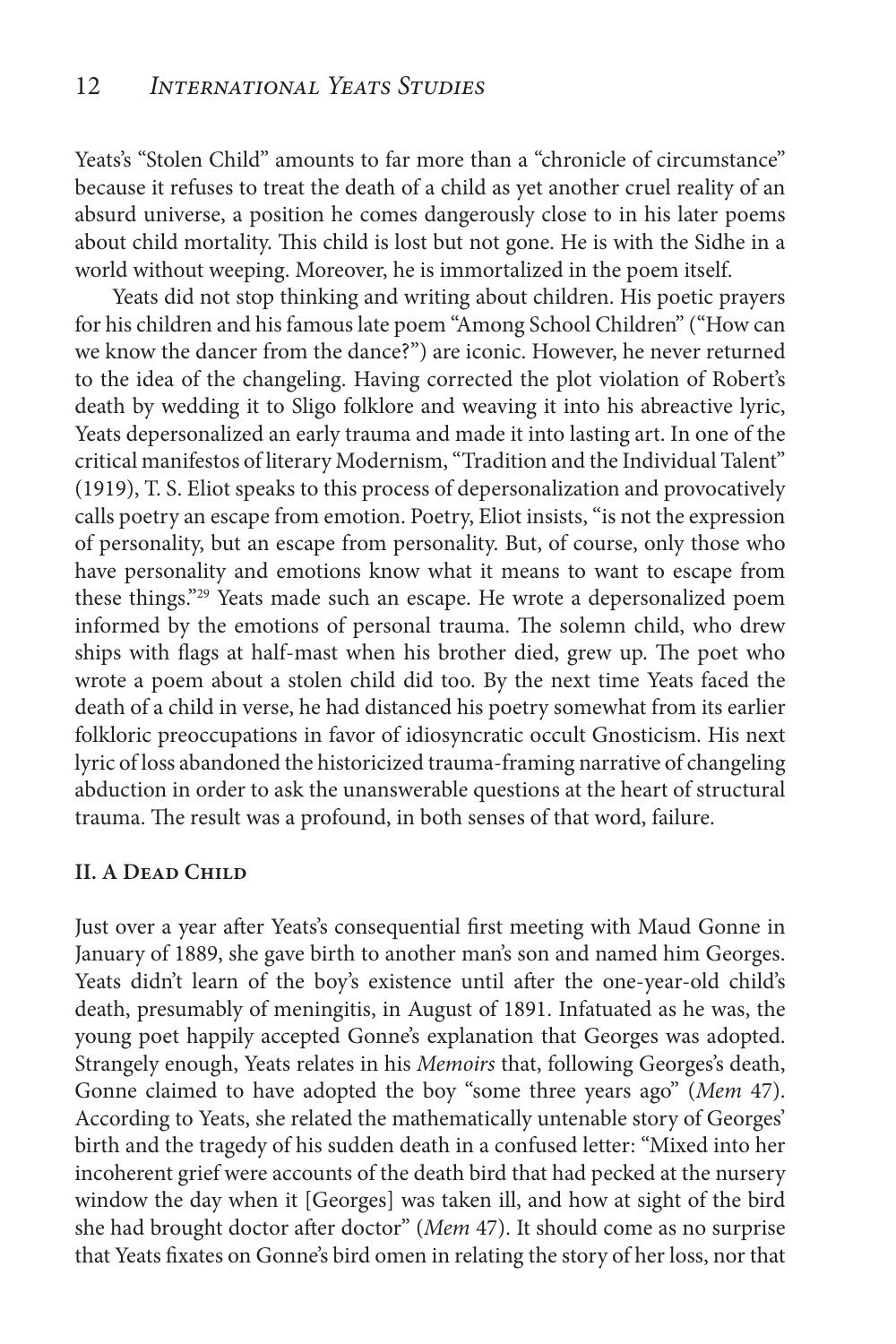he recalls the one-year-old Georges as a three-year-old. Yeats's own brother, Robert, died just weeks before his third birthday. Yeats, whose mother had been so severely scarred by the deaths of two young children, would have had good reason to worry about Gonne. He also had ample reason to identify with her loss and seek to ameliorate it through verse, as he had done for himself in the composition of "The Stolen Child."

When Gonne, dressed in mourning, retuned to Ireland some two months after her letter, she found herself quite accidentally on the boat carrying the body of Charles Stuart Parnell. Contrary to the opinion of many who witnessed her arrival, she did not wear black for the uncrowned King of Ireland, but for her lost child. In Gonne's own mind, she bore the weight of a profounder loss for herself and her nation. Before his death, Gonne had professed a hope that "Georgette" or "Georginet," as she affectionately called the boy, would one day be the king of a free Irish nation.<sup>30</sup> His loss was a blow. "Following her [Gonne's] arrival in Dublin," Yeats relates, "she went over again the details of the death—speech was a relief to her. She was plainly very ill."<sup>31</sup> Aside from having temporarily lost the ability to speak French, a language almost as familiar as English to Gonne, the bereaved mother became addicted to chloroform, without which she could not sleep.

Yeats and AE attempted to comfort her with theosophical theories of the afterlife. One of AE's speculations about potential methods for directing the process of reincarnation supposedly led Gonne, upon returning to her home in France, to attempt to recapture Georges's soul by having sex with the boy's father, Lucien Millevoye, in the mausoleum she had erected for her son's remains. Theoretically, the child produced by this act would become a new container for the dead boy's spirit. The result was Gonne's daughter, Iseult. Yeats's account of Gonne's visit and what we know of her resulting necromantic exploit demonstrate the depth of her trauma and the lengths to which she was willing to go in order to correct the plot violation of Georges's death. These events also underscore the difficulties faced by those who lack the cultural, religious, or folk beliefs that help to bring such unspeakable pain within the circle of expected and, therefore, manageable loss. Notably, neither AE nor Yeats spoke to Gonne about changelings or fairy abductions. By 1891, Yeats was more prone to occult than folk explanations of the inexplicable. Gonne's attempt to reincarnate Georges seems to prove that, far from helping to frame and make sense of traumatic loss, such gnostic wisdom treats grief as something to be erased by magic. It also suggests that Yeats's failure to give artistic voice to Georges's death stemmed at least in part from his alienation from the types of traditional trauma-framing narratives that allowed him to create "The Stolen Child."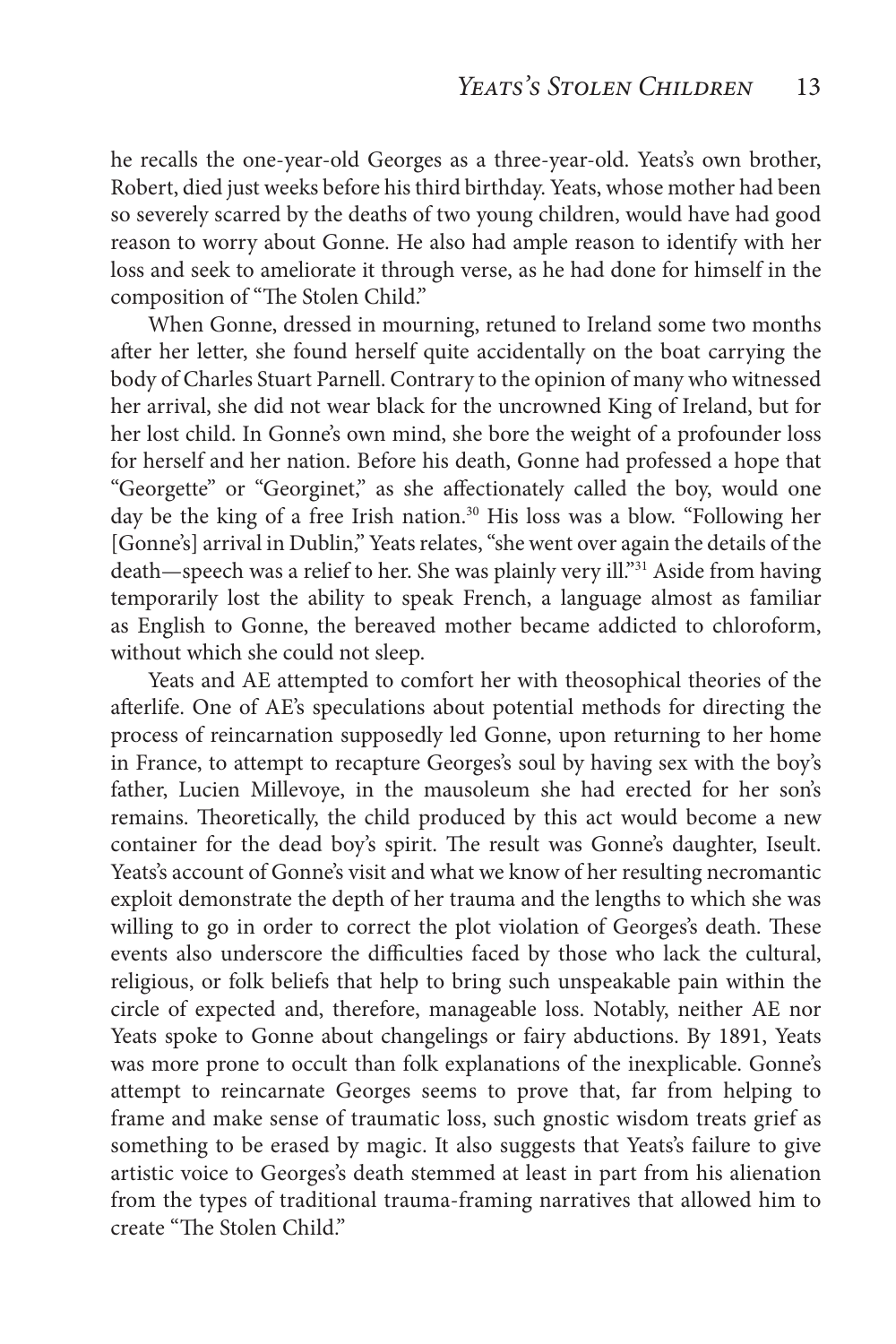Yeats's first attempt to make sense of Gonne's loss for her came immediately on the heels of her visit to Dublin in the form of a poem focused on one of Yeats's favorite subjects, unrequited love. Not long before Georges's death, in what seems in retrospect like a transparent attempt on Gonne's end to demarcate the limits of their relationship, she had related a vision to Yeats. In some past life, they were brother and sister "on the edge of the Arabian desert," and they were sold into slavery (*Mem* 46). Misreading this revelation as a declaration of a special bond, Yeats rushed to do exactly what Gonne must have been trying to prevent; he proposed. She, of course, rejected the proposal, insisting that they must remain special friends, spiritual siblings, but no more.

Reflecting on this event in the aftermath of the death of Gonne's son, and keen to provide some amelioration of her suffering, he composed the poem "Cycles Ago." The speaker of the poem notes Gonne's dejection—"The sad rose colours of autumn with weariness mixed in your face"—and links it to his own loss of her love: "My world was fallen and over, for your dark soft eyes on it shone; A thousand years it had waited and now it is gone, it is gone."<sup>32</sup> By the poem's conclusion, Gonne's grief at the loss of her child has become, at least in the speaker's eyes, intertwined with the larger grief of their recurring history of mingled glances and unrealized love:

Ah cycles ago did I meet you and mingle my gaze with your gaze, They mingled a moment and parted and weariness fell on our days, And we went alone on our journeys and envied the grass covered dead For Love had gone by us unheeding, a crown of stars on his head.<sup>33</sup>

Yeats's cyclical understanding of history and human fate, as expressed here, is essentially tragic in nature and offers little hope or comfort. Unlike "The Stolen Child," which transmutes loss into first-rate poetry and treats it as an historically rooted trauma that can be worked through with the aid of communally shared trauma-framing narratives, "Cycles Ago" implicitly embraces a structural notion of trauma by making each individual loss part of an essential absence at the heart of human existence. It literally treats trauma as something that cannot be meaningfully addressed because it recurs in ceaseless cycles. If you are torn from your beloved sister and sold into slavery in one life, it is only one manifestation of the essential trauma of human existence that will recur centuries later when your beloved rejects your marriage proposal just before watching her son die. The best we can do at the nadir of each cycle is envy the dead and move forward with the certain knowledge that our wounds will continue to reopen in new and devastating ways.

Yeats continued to play with the tragic notion of cyclical trauma until the end of his career, most notably rehearsing it in his last play, *Purgatory* (1938).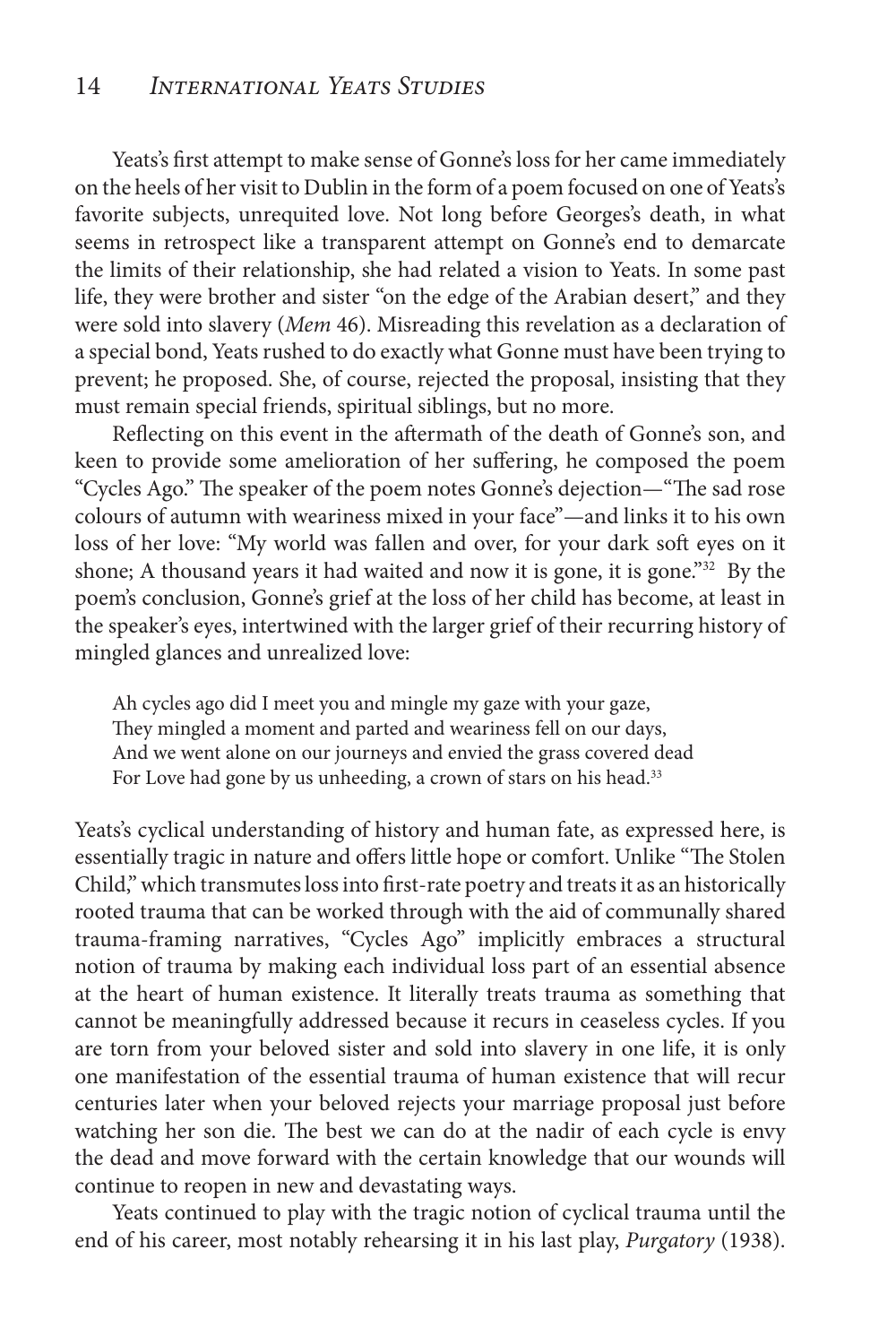That is not to say that Yeats maintained such a position consistently. In *Yeats and the Poetry of Death*, Jahan Ramazani warns against assuming consistent symmetry between Yeats's avowed beliefs about death and his greatest poems on the subject: "The system's displacement of death onto subsequent lives should not blinker our reading of the poems, since the strongest lyrics seldom ratify its view of death."34 "Cycles Ago" is not one of Yeats's stronger lyrics in large part because it adheres to Yeats's system by treating all of human existence as, to an extent, an expression of cyclical, structural trauma, with death merely opening the door to yet more of the same. I like to think that Yeats's decision not to publish the poem, after going so far as to prepare the proofs for inclusion in *The Countess Kathleen and Various Legends and Lyrics* (1892), signals that he found this pallid vision ultimately unsatisfactory.

In 1893, almost two years after writing and rejecting "Cycles Ago," Yeats attempted once again to process Gonne's loss in verse. For what Ronald Schuchard calls "obvious personal reasons," Yeats omitted "On a Child's Death" from *Poems* (1895) and never published it (*YA3* 191). Without speculation, we can say that "On a Child's Death" meant a good deal to Yeats. In May of 1899, he inscribed it in a copy of *Poems* (1899), which he gifted to Lady Gregory, the one person with whom he had shared all the vicissitudes of his relationship with Gonne. Schuchard brought the poem to light in 1985; little has been made of it since. Yeats dated the inscription of "On a Child's Death," September 5, 1893, which Schuchard takes as a clear indication that the poem was originally composed to commemorate the second anniversary of Georges's death. The immediate sense of the poem is readily apparent. Yeats indicts the "shadowy armies of the dead" for greedily taking the child when their ranks already swell with kings and poets. Had they not done so, he suggests, "She" (Gonne) might have experienced a love capable of preserving her from the worldly, political tumult that Yeats so often blamed for separating her from his love. Since the poem is not widely known or readily available, I will reproduce it in full here:

You shadowy armies of the dead Why did you take the starlike head The faltering feet, the little hand? For purple kings are in your band And there the hearts of poets beat; Why did you take the faltering feet? She had much need of some fair thing To make love spread his quiet wing Above the tumult of her days And shut out foolish blame & praise. She has her squirrel & her birds But these have no sweet human words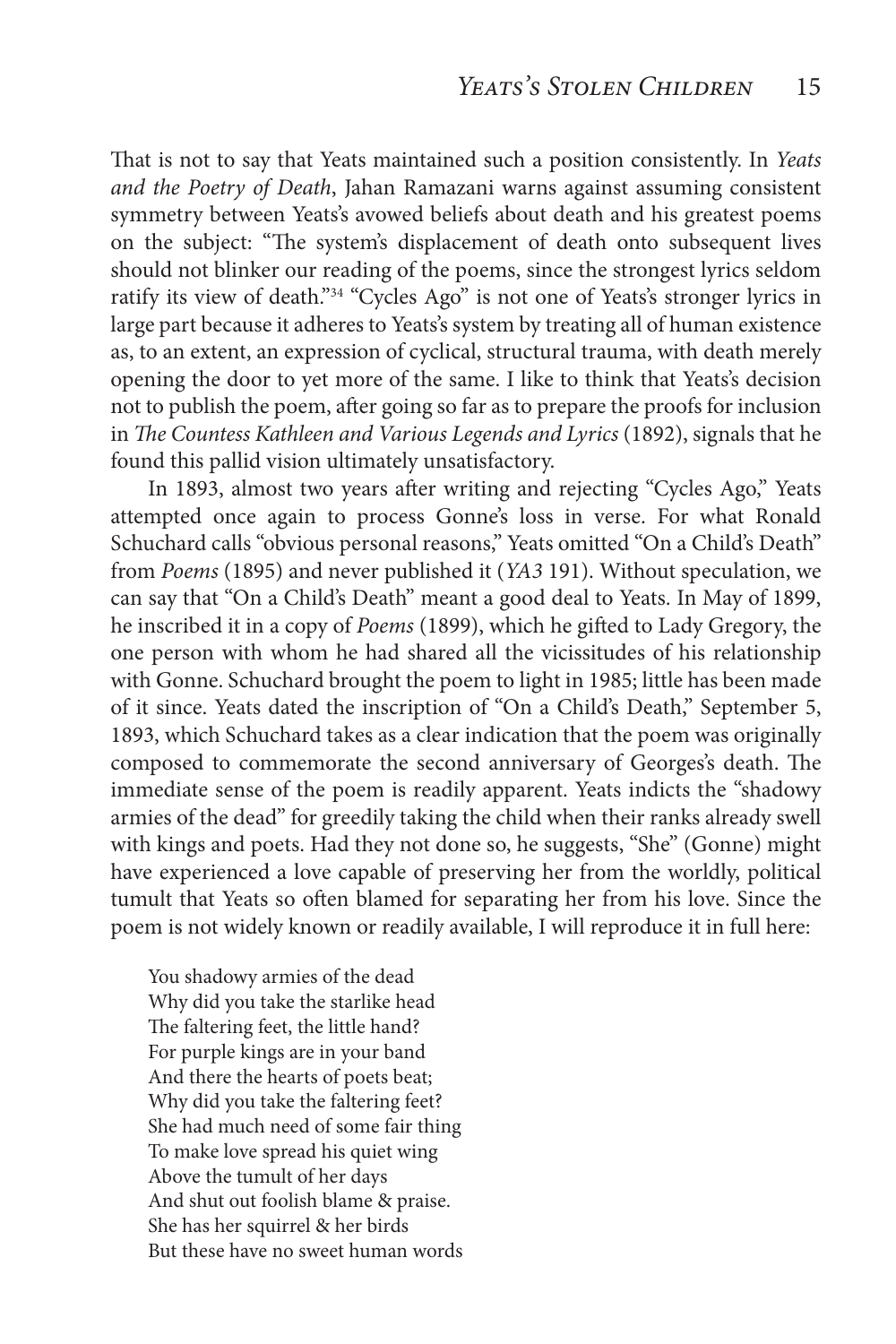And cannot call her by her name: Their love is but a woodland flames [sic]. You wealthy armies of the dead Why did you take the starlike head. [sic] (*YA3* 153)

"On a Child's Death" appears to have been somewhat hastily transcribed, but retroactively distinguishing error from artifice can be difficult. The title itself presents a quandary. Yeats clearly wrote it out in lower case letters as "on a child's death." Was the diminutive title a reflection of the subject? Was it an indication that the poem should be treated as an embryonic draft, an unfinished bit of occasional verse? Yeats was, of course, never a particularly good speller or careful penman. For example, the third-to-last line seems to read, "Their love is but a woodland flames"; presumably, the "s" at the end of flames was a mistake. Even more glaring than this is the use of a period instead of a question mark in the poem's final line, though not glaring enough to merit comment by the BBC News, which reprinted the poem with the enigmatic period intact in a 2015 article by Hugh Schofield, salaciously titled "Ireland's heroine who had sex in her baby's tomb."

Questions were essential to Yeats's poetic technique. He ended more of his poems with questions than any of his contemporaries—thirty-nine poems in all if we include "On a Child's Death." Lee Zimmerman explores this tendency in his article "Singing Amid Uncertainty: Yeats's Closing Questions" (1983). Seeking a unifying thread, Zimmerman posits that, unlike the impersonal poetics of Pound and Eliot, Yeats's work consistently sought after deeply personal utterance within the bounds of fixed verse; simultaneously, he warns against assigning a rigid function to the formal practice of questioning:

Obviously they [closing questions] work in some similar and important ways but since the distinctive effects each achieves in context are equally important, they work in some very different ways as well. "Leda and the Swan," for example, ends with an honest, if hopeless, inquiry, "Among School Children" with a rhetorical question, and "The Second Coming" with something in between.35

To be sure, these three poems demonstrate a virtuosity of rhythm and rhyme unapproached by "On a Child's Death," but they can aid in conceptualizing the nature of its closing question. "Why did you take the starlike head?" feels like a literal question, more directly plaintive than the complex interrogatives found in later poems.

Taking up the issue of rhetorical questions in Yeats's "Among School Children," Paul de Man famously argues that any meaning we ascribe to the final lines—rhetorical or literal—is necessarily indeterminate. Although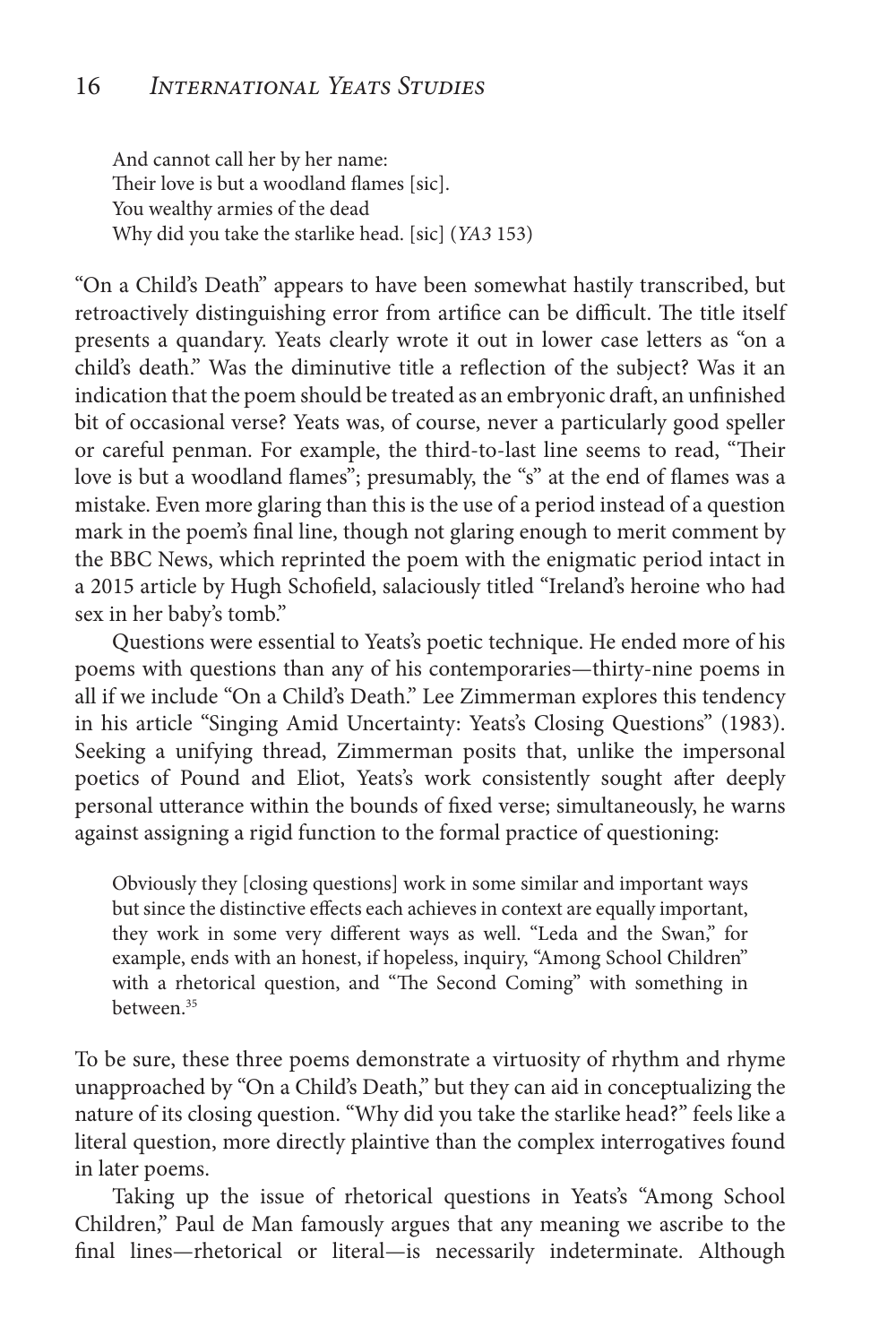reading the question literally ("Please tell me, how *can* I know the dancer from the dance?") requires far more interpretive gymnastics than we would need if we simply accepted the question as rhetorical; we cannot, de Man maintains, "make a valid decision as to which of the readings can be given priority over the other" because "none can exist in the other's absence."36 Though we need not accept whole cloth de Man's deconstructive premises and conclusions about "valid" hermeneutic decisions, he is right to highlight the suggestion of ambiguity in the closing question of "Among School Children." "How can we know the dancer from the dance?" Yeats strongly implies that we can't, while simultaneously inviting us to engage in the kind of elaborate counter-reading produced by de Man. Likewise, in "The Second Coming" Yeats refuses to ask a straightforward question. "And what rough beast, its hour come round at last, / Slouches towards Bethlehem to be born?" seems genuine enough until we remember that Yeats begins it by asserting "and now I know," thereby undercutting the supposed uncertainty of the query. As in "Among School Children," this question blurs the boundary between the rhetorical and the literal enough to invite reevaluation. We cannot be entirely sure whether we are being asked or told. What results is the kind of ambiguity we associate with great poetry in general and Yeats's oeuvre in particular.

Conversely, "On a Child's Death" asks an unambiguously literal question: "Why did you take the starlike head?" Why did death claim Gonne's boy? Yeats implies no answer, and his addressee, death, remains characteristically mute. All Yeats can do on Gonne's behalf is thrust forward the predictable question that must follow the "this can't be happening" of traumatic plot violation: "Why did this happen?" I daresay the closing question of "On a Child's Death" ranks among the more weighty in Yeats's corpus, if only because it highlights a particularly modern dilemma. With no mutually shared and believed-in narrative about what comes after death, how can we make sense of it as anything other than a senseless and endlessly recurring species trauma? Of course, the ordinary people of the west of Ireland whom Yeats so admired could have answered this question by relying on the trauma-framing narratives of their culture, both pagan and Catholic. Because he has consciously abjured such answers by subscribing to a trans-historical and trans-cultural occultism, Yeats is left trapped within Caruth's structural trauma, condemned to repeatedly act out instead of working through loss.

The resultant sense of helplessness in the face of universalized trauma extends into the form of "On a Child's Death" in a manner that produces a lyric far different from "The Stolen Child." Following our extended examination of formal chaos and complexity in "The Stolen Child," a poem written several years prior, "On a Child's Death" cannot help appearing less technically mature, or at least less technically daring. Its heroic couplets and monotonous iambic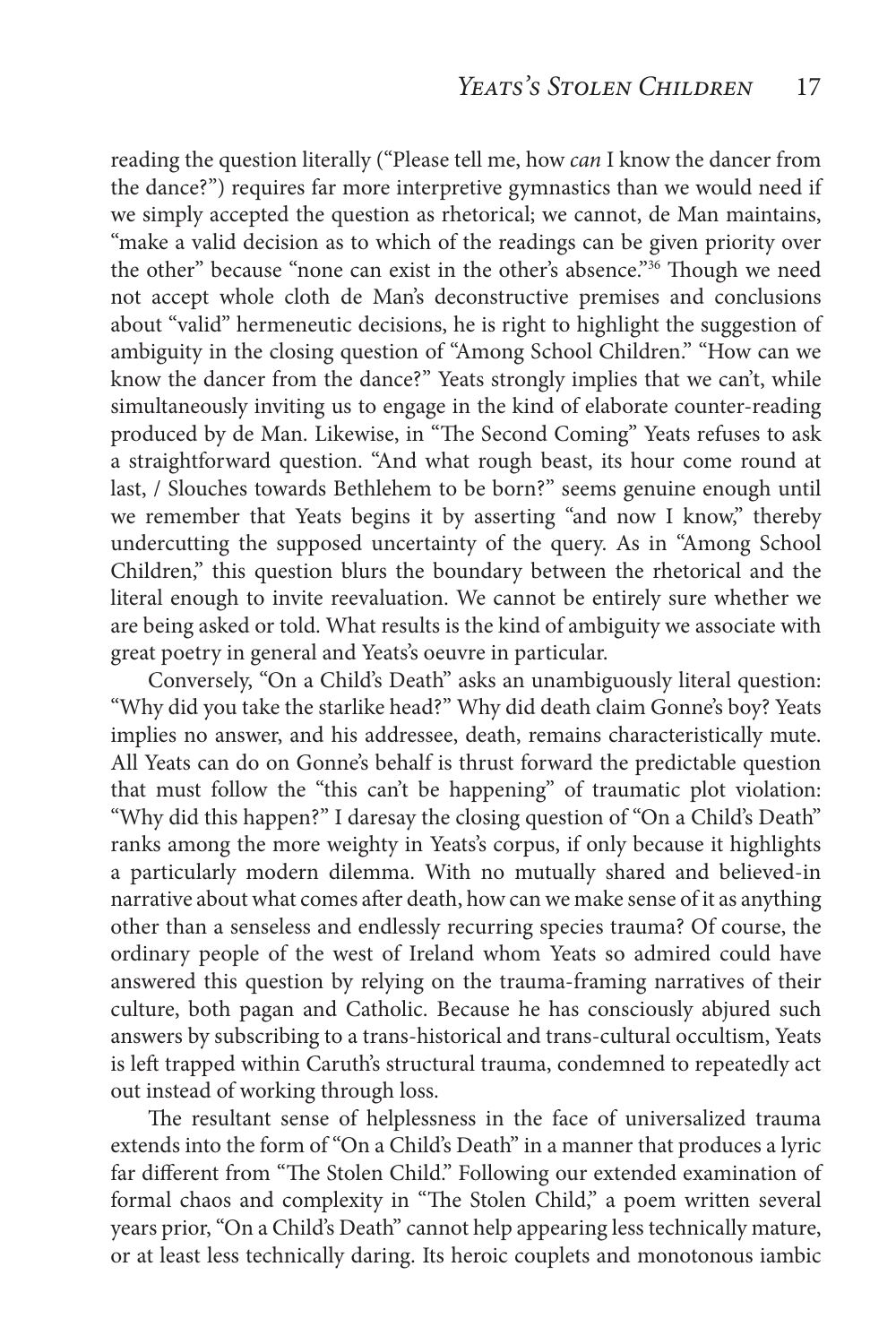tetrameter even employ the "monosyllabic rhyming-strings" that Vendler equates with Yeats's earliest, immature work.<sup>37</sup> I would argue that the poem's simple, predictable form acts as an appropriate extension of the simple yet profound question at its heart. As if to signal its knowledge of its own simplicity, the poem foregoes a predictable metrical syncopation early on, reserving it for later use. In keeping with the poetic tradition of punning on feet as both human and metrical, we ought to expect the rhetorical question in line six—"Why did you take the faltering feet?"—to contain a faltering foot. It does not. The lines of smooth iambic tetrameter are not broken until line eleven: "She has her squirrel & her birds." The line still follows a rising rhythm, but the last two iambs are compressed into an anapest. Pets, even Gonne's somewhat eccentric ones, are no replacement for a stolen child. The comfort they offer is itself a faltering and incomplete thing because, as Yeats points out, they lack the human capacity for speech (for poetry) and, by extension, love. Functioning as a source of reciprocal love in his mother's life, "Georgette" might have turned her mind from the world of public action to a world of domestic affection—one that would, presumably, have some day included Yeats. A less generous reader might insinuate that Yeats mourns the child as a lost means to an end. Such a cynical reading misses the affection of the poem's earlier lines, in which the poet represents the child via a series of heart-wrenching synecdoche: "the starlike head / The faltering feet, the little hand." In writing this poem Yeats mourned the loss of a child who might have called him father and speaks the question that any father might fling into the void of such loss: why? Why take what was small and weak and full of promise when death has already undone so many of the great? Yeats had implied such a question before but never asked it openly.

 This was, we know, not the first time Yeats mourned the death of a young boy in verse. Writing about Georges, he must have felt again the loss of his brother, Robert. In commemorating Robert's death, Yeats had crafted a poem that worked through personal pain and trauma by aestheticizing them within the trauma-framing narrative of local Irish folklore. In doing so, he gave new form to ancient modes of making sense of the inexpressible loss that accompanies the death of a child. Strangely enough, as Yeats's poetic powers waxed, his ability to engage artistically with this particular type of loss waned. We need not accept Schuchard's speculation that Yeats thought the poem too personal for publication. For a poet willing to publish his deepest feeling of selftorturing and sometimes degrading romantic obsession, his fears of physical and sexual impotence, his regrets and shortcomings, his fears about death, Yeats seems the last person who would shy away from publishing personal loss, that is, if he could transmute such loss into meaningful art. The major difference between "The Stolen Child" and "On a Child's Death" is that Yeats's stolen child becomes Gonne's dead child. The earlier poem denies death the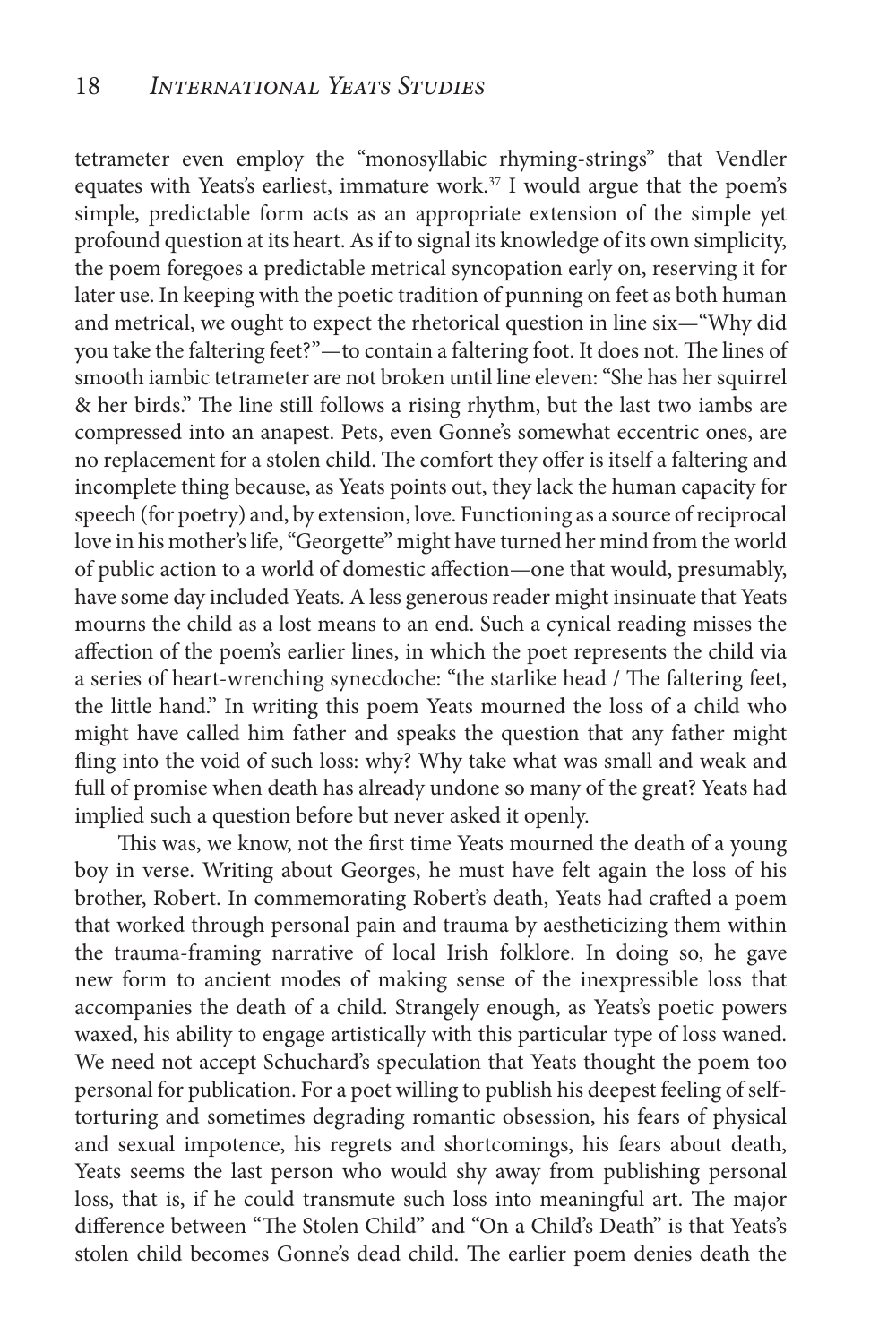last word by placing the child outside of death's domain. This is similar to what Christians do when they bury their dead; they deny death's victory even while recognizing that a death has occurred. "On a Child's Death" makes death the ultimate reality, the void at the heart of human existence. It lacks the traditional meaning-making narratives of Irish religious and folk tradition as well as the "ennobling and heroic vision of death" that Rhamazani identifies in several of Yeats's later elegies.<sup>38</sup> Little wonder that Yeats sensed something wrong, incomplete, unpublishable in "On a Child's Death."

#### **NOTES**

- 1 Richard Crownshaw, *The Afterlife of Holocaust Memory in Contemporary Literature and Culture* (Basingstoke: Palgrave Macmillan, 2010), 4.
- 2 Crownshaw, *Afterlife*, 8.
- 3 Crownshaw, *Afterlife*, 8.
- 4 Crownshaw, *Afterlife*, 9.
- 5 Lucy Bond and Stef Craps, *Trauma: New Critical Idioms* (New York: Routledge, 2020), 73–74.
- 6 Deirdre Toomey, "Away," in *Yeats and Women*, ed. Deirdre Toomey (New York: St. Martin's Press, 1997), 138.
- 7 Toomey, "Away," 153.
- 8 Edward Hirsch, "Wisdom and Power: Yeats and the Commonwealth of Faery," 8, nos. 1–2 (1986), 23.
- 9 Peter Alderson Smith, *W. B. Yeats and the Tribes of Danu: Three Views of Ireland's Fairies*  (Buckinghamshire, UK: Smythe, 1987), 131.
- 10 Carole G. Silver, *Strange and Secret Peoples: Fairies and Victorian Consciousness* (Oxford: Oxford University Press, 1999), 63.
- 11 Silver, *Strange and Secret Peoples*, 64.
- 12 Toomey, "Away," 153.
- 13 W. B. Yeats, *The Collected Poems of W. B. Yeats*, (New York: MacMillan, 1951), 18.
- 14 Yeats, *Collected Poems*, 19.
- 15 Jonathan Culler, *Theory of the Lyric* (Cambridge, MA: Harvard University Press, 2015), 36.
- 16 Culler, *Theory of the Lyric*, 186.
- 17 Yeats, *Collected Poems*, 18.
- 18 Yeats, *Collected Poems*, 18.
- 19 Yeats, *Collected Poems*, 19.
- 20 Culler, *Theory of the Lyric*, 285.
- 21 Yeats, *Collected Poems*, 211–12.
- 22 T. S. Eliot, *The Complete Poems and Plays: 1909–1950* (New York: Harcourt Brace & Company, 1971), 117.
- 23 W. B. Yeats, *Per Amica Silentia Lunae* (New York: Macmillan, 1918), 29.
- 24 Yeats, *Per Amica*, 30–31.